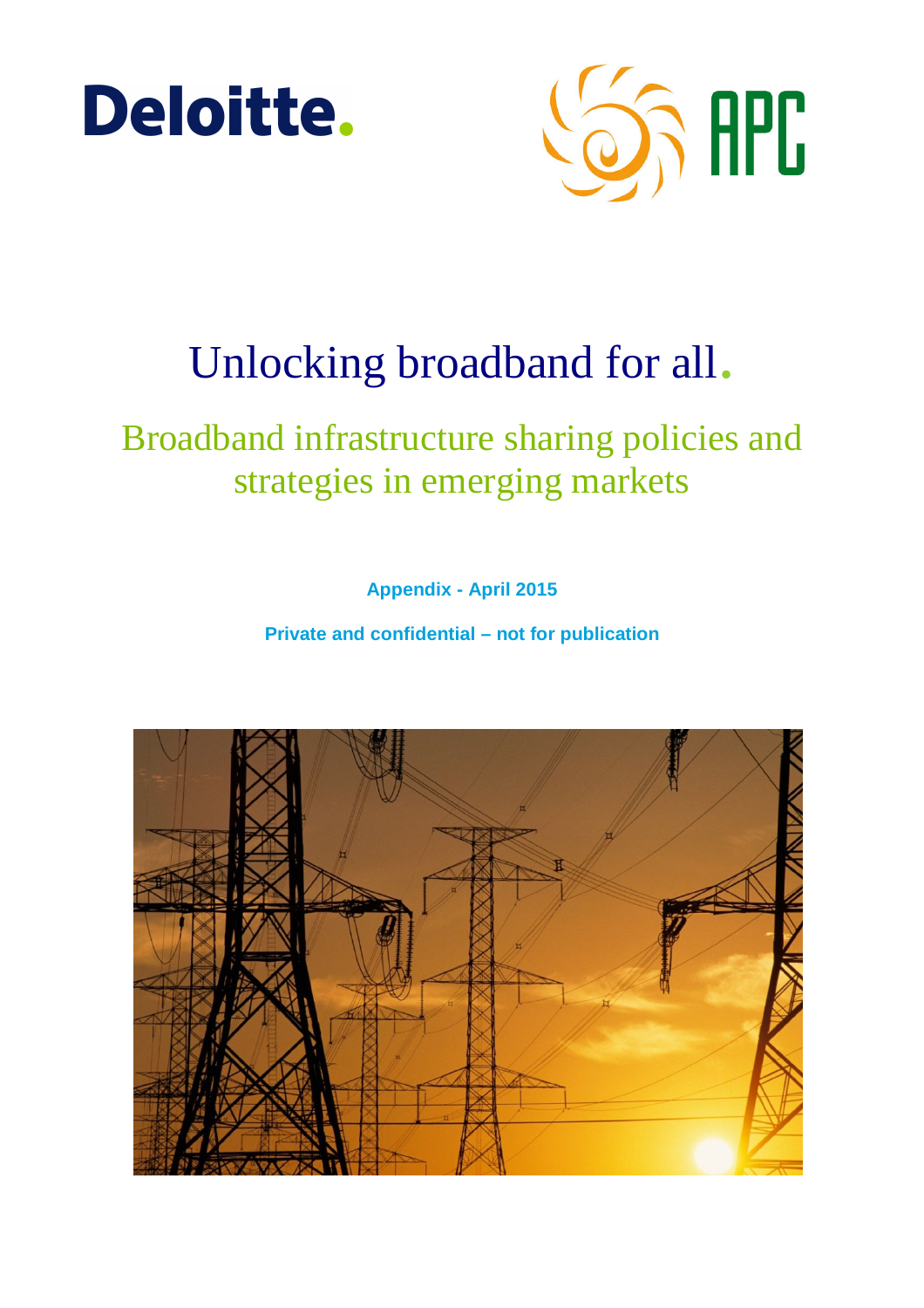# **Contents**

| 1 <sup>1</sup>    |                                                                                                     |
|-------------------|-----------------------------------------------------------------------------------------------------|
| 2 <sup>7</sup>    |                                                                                                     |
| $\overline{3}$    |                                                                                                     |
| $\overline{4}$    | Investment in shared infrastructure: competition and regulation issues Error! Bookmark not defined. |
| $5\phantom{1}$    | Best practice policies and strategies to incentivise sharing Error! Bookmark not defined.           |
| <b>Appendix A</b> |                                                                                                     |

#### **Executive Summary** Error! Bookmark not defined.

#### **Important Notice**

**This report (the "Report") has been prepared by Deloitte LLP ("Deloitte") for The Association for Progressive Communications ("APC") in accordance with the contract with them dated 29/07/2014 ("the Contract") and on the basis of the scope and limitations set out below.** 

**The Report has been prepared solely for the purposes of examining the experience of infrastructure-sharing policies and strategies in emerging markets, as set out in the Contract. It should not be used for any other purpose or in any other context, and Deloitte accepts no responsibility for its use in either regard.** 

**The Report is provided exclusively for the APC's use under the terms of the Contract. No party other than APC is entitled to rely on the Report for any purpose whatsoever and Deloitte accepts no responsibility or liability or duty of care to any party other than APC in respect of the Report or any of its contents.** 

**As set out in the Contract, the scope of our work has been limited by the time, information and explanations made available to us. The information contained in the Report has been obtained from APC and third party sources that are clearly referenced in the appropriate sections of the Report. Deloitte has neither sought to corroborate this information nor to review its overall reasonableness. Further, any results from the analysis contained in the Report are reliant on the information available at the time of writing the Report (September 2014) and should not be relied upon in subsequent periods.** 

**All copyright and other proprietary rights in the Report remain the property of Deloitte LLP and any rights not expressly granted in these terms or in the Contract are reserved.** 

**This Report and its contents do not constitute financial or other professional advice, and specific advice should be sought about your specific circumstances. In particular, the Report does not constitute a recommendation or endorsement by Deloitte to invest or participate in, exit, or otherwise use any of the markets or companies referred to in it. To the fullest extent possible, both Deloitte and APC disclaim any liability arising out of the use (or nonuse) of the Report and its contents, including any action or decision taken as a result of such use (or non-use).**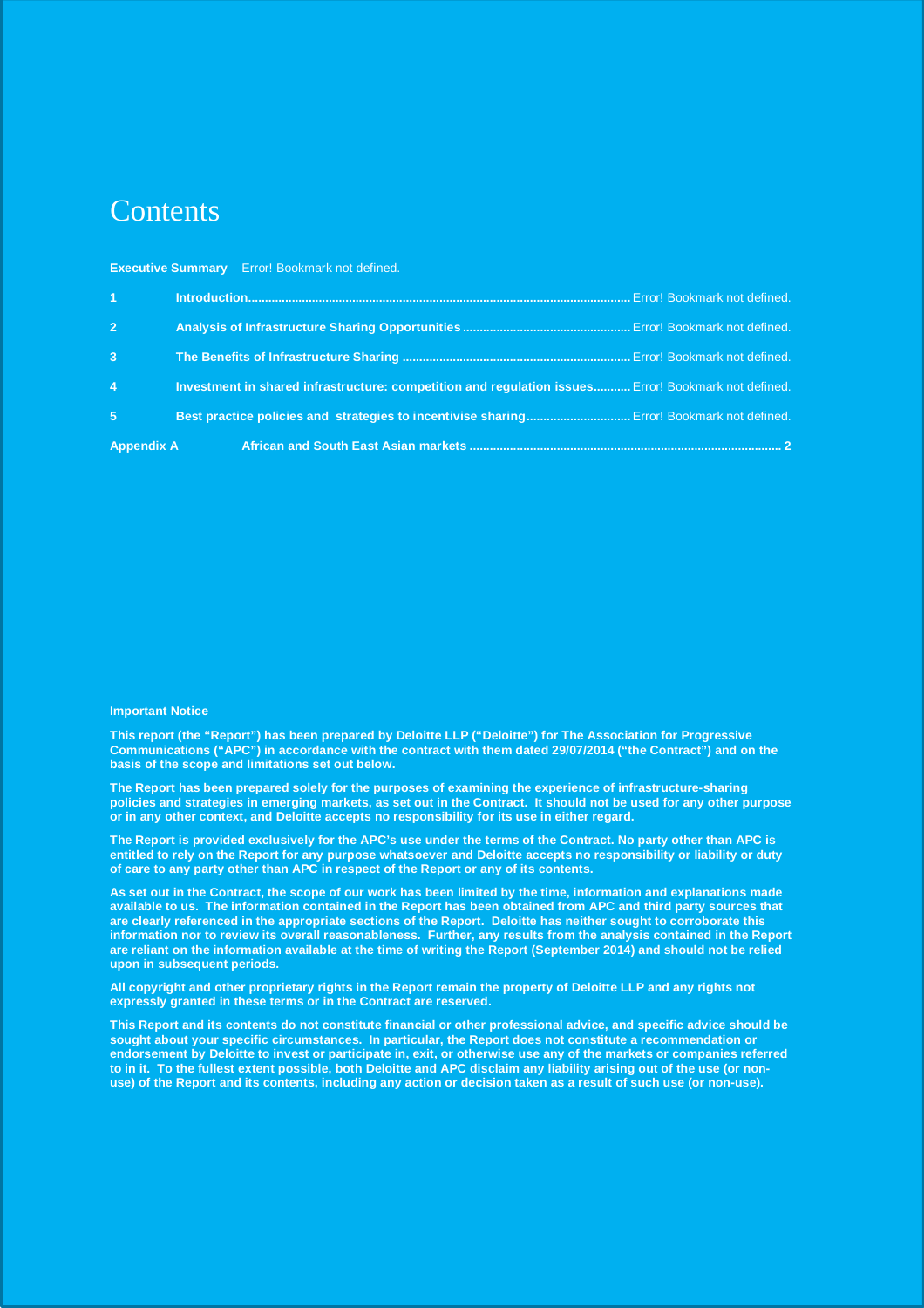# Appendix A African and South East Asian markets

This appendix provides more details on the development of the telecom market, on infrastructure sharing progress and regulations in ten countries in Africa and South East Asia. These are: Kenya, Nigeria, South Africa, Uganda, Côte d'Ivoire, Mozambique, India, Indonesia, Thailand and the Philippines. The research presented in this appendix was undertaken in Q3 2014.

# A.1 Kenya

# A.1.1 Market Summary

With a mobile penetration rate of 76%, Kenya's mobile market lies above the regional average (Tanzania 54%, Rwanda 54% and Uganda 51%).<sup>1</sup> In addition, mobile broadband connections have long overtaken fixed broadband connections (13.8m versus 0.08m). Kenya is also the global leader of mobile money transfers through M-PESA (70% of global m-money). ${}^{2}$ Kenya's telecom market statistics are summarised in Table 1 below and Table 2 provides an overview of the market players.

#### **Table 1: Kenya Market Statistics, 2014**

|                                  |                   | Penetration (as a % of population) |  |
|----------------------------------|-------------------|------------------------------------|--|
| Population                       | 44.6m             |                                    |  |
| Mobile Subscriptions (SIM cards) | 34m               | 76%                                |  |
| Internet Users                   | 27 <sub>m</sub>   | 61%                                |  |
| Broadband Subscriptions, mobile  | 13.1 <sub>m</sub> | 29%                                |  |
| Broadband Subscriptions, fixed   | 0.06 <sub>m</sub> | $< 0.1\%$                          |  |
| International Submarine Cables   |                   |                                    |  |
|                                  |                   |                                    |  |

Source: Budde Report Kenya 2014, World Bank

#### **Table 2: Kenya Market Players, 2014**

| <b>Mobile Operators</b> |       | Safaricom                |
|-------------------------|-------|--------------------------|
|                         |       | B Yu                     |
|                         |       | Orange                   |
|                         |       | Safaricom                |
|                         |       | AirtelBharti Airtel      |
|                         |       | Yu (Essar Telecom Kenya) |
|                         |       | Orange                   |
| <b>Fixed Operator</b>   | 1     | Telkom Kenya (Orange)    |
| <b>ISPs</b>             | $10+$ | Including:               |
|                         |       |                          |
|                         |       | Telkom Kenya             |
|                         |       | Wananchi                 |
|                         |       | Liquid Telecom           |
|                         |       | Access Kenya             |
|                         |       | Jamii Telecom            |

Source: Budde Report Kenya 2014

Kenya's mobile communications sector has seen an increase in the number of players in recent years, currently hosting 4 MNOs. While 2008 saw the entry of a third and fourth MNO, Yu and Orange, in addition to Safaricom and Airtel, Safaricom remains the largest operator with over 65% of total market. After the entry of

 $\frac{1}{1}$  GSMA

<sup>&</sup>lt;sup>2</sup> http://www.gsma.com/mobilefordevelopment/insights-on-the-economics-of-mobile-money-m-pesa-key-revenue-driver-forsafaricom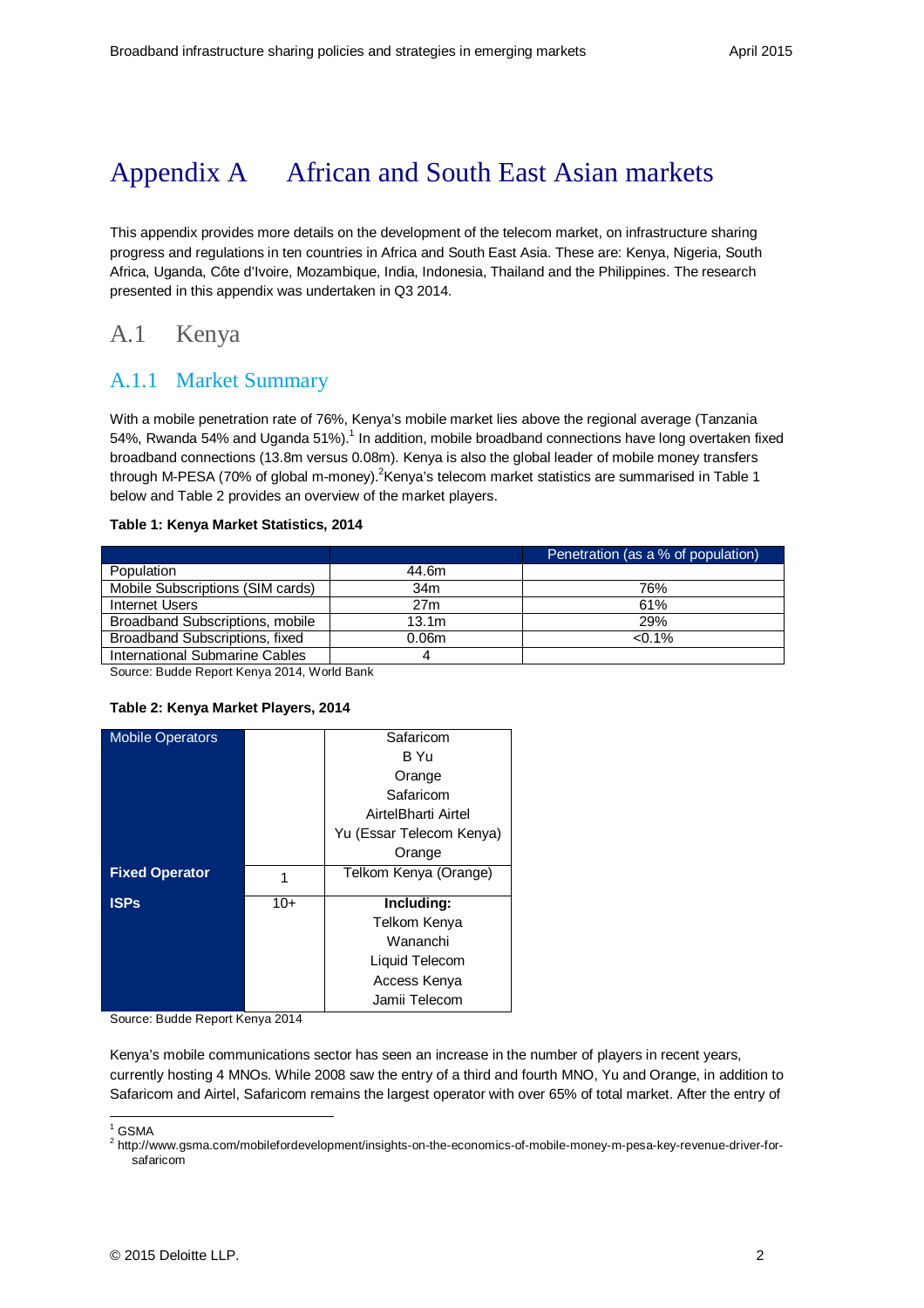two smaller operators, the mobile market experienced reductions in the average price per minute (down by 21.9%) and an increase in unique subscribers by  $2m<sup>3</sup>$ 

**Figure 1: Kenya Mobile Market Shares, 2014** 



#### Source: GSMA

Telkom Kenya was privatised in 2007 and is now partly owned by Orange and by the Kenyan government. The company is the sole provider of fixed-line telephone services in Kenya. Due to the steady increase in demand for mobile services, the total number of fixed lines in service has decreased from 328,000 in 2003 to 57,000 in 2013.<sup>4</sup> Telkom Kenya also provides fixed broadband services.

Kenya has over 10 ISPs; however each of these fixed broadband providers has a market share of less than 1% of the total broadband market.

## A.1.2 Fibre Infrastructure

In addition to the existing mobile and fixed networks, the national fibre backbone in Kenya is being built up through a combination of government initiatives and private sector investments, which are described below:

#### **National Optic Fibre Backbone Infrastructure (NOFBI):**

- Phase 1 involved a roll out 4,300km of fibre and was completed in 2012.
- Phase 2 commenced in July 2014 and is expected to connect all 47 country governments through an additional 1,600km of fibre.<sup>5</sup> The project, which is being funded through a Chinese concessional loan of 6bn KES, is expected to be completed in 2016.<sup>6</sup>

#### **Private Sector Networks:**

- To compete with Telkom Kenya, several major ISPs and MNOs have also been rolling out their own networks. By 2012, JamiiTelcom had around 4,000km and Safaricom around 600km of optic fibre links, with more in planning. $<sup>7</sup>$ </sup>
- The Kenya Power and Lighting Company (KPLC), a major electricity distributor, is rolling out a fibre network along its power lines. As KPLC only needs around a quarter of the capacity for its own operations, the company has gained a licence in 2010 allowing it to sell fibre capacity to third parties.

 $3 \overline{G}$ SMA

 $4$  Kenya – Telecoms, Mobile, Broadband and Forecasts, 13<sup>th</sup> Edition, Buddecomm Report <sup>5</sup>http://www.cio.co.ke/news/top-stories/phase-two-of-nofbi-to-commence-in-july

<sup>&</sup>lt;sup>6</sup>http://china.aiddata.org/projects/30384<br><sup>7</sup> Kenve – Telesema Mebile, Breedbang

Kenya – Telecoms, Mobile, Broadband and Forecasts, 13<sup>th</sup> Edition, Buddecomm Report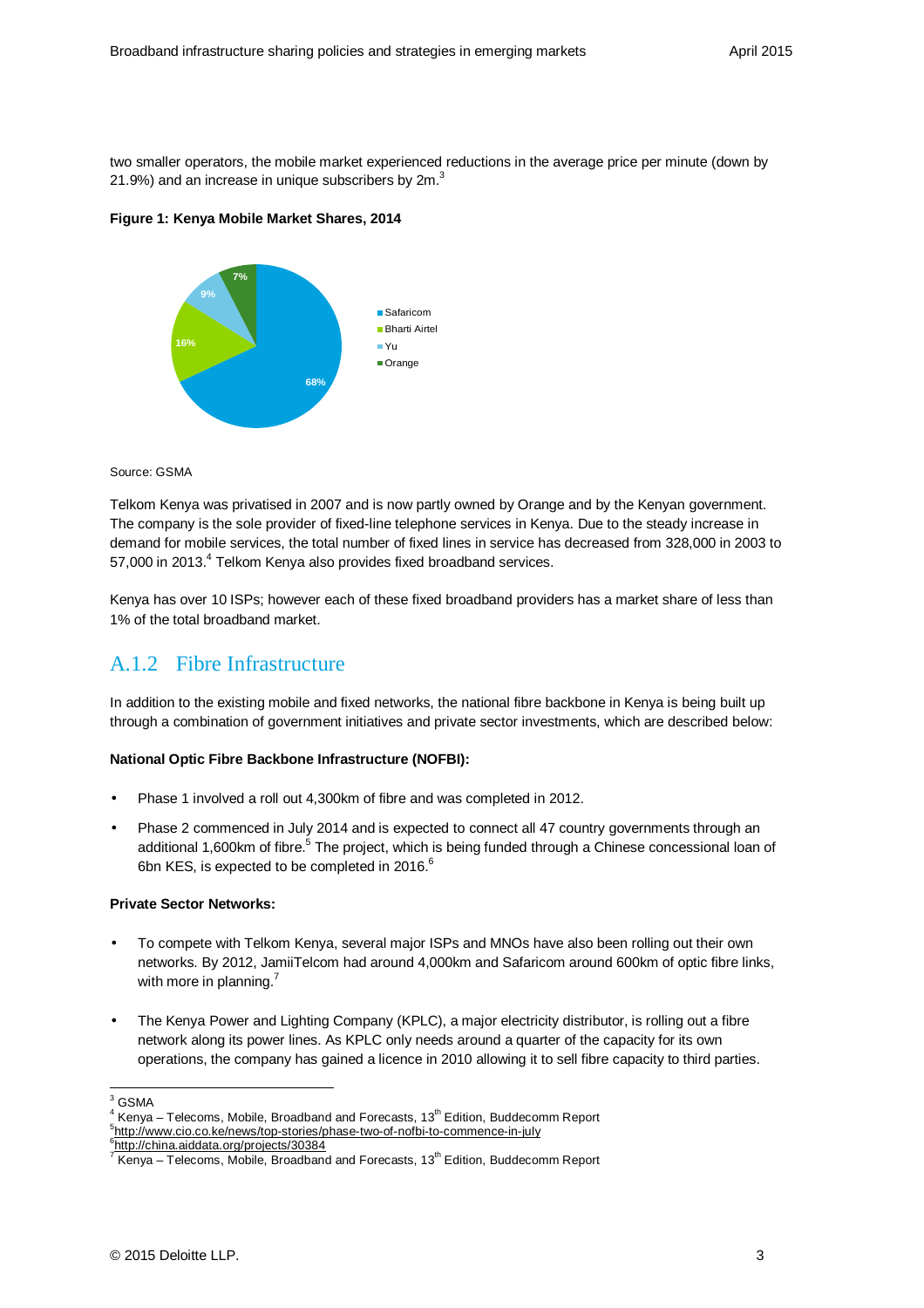#### **International Terrestrial Fibre Links:**

In addition to the national fibre backbone, Kenya is also connected to many of its neighbouring countries through terrestrial international fibre links:

- The Eastern Africa Backhaul System is a Joint Venture among national operators and involves a 4,000km fibre backbone, connecting Kenya, Uganda, Tanzania, Burundi and Rwanda.
- As part of a project, linking the countries' electricity grids, Kenya has established fibre connections with Tanzania and Zambia.

### A.1.3 Infrastructure Sharing Regulations

In 2009 the regulator, the Competition Authority of Kenya (CAK) (formerly known as the Communications Commission of Kenya, CCK) developed the "Code of Practice for the Deployment of Communication Infrastructure".<sup>8</sup>

The code applies to all forms of passive communication infrastructure including towers, masts, ducts and overhead, underground and submarine cables. <sup>9</sup> Concerning site sharing and co-location the code gives the following provisions:

- Site Sharing is to be pursued as the first option by telecom operators. The commercial terms have to be mutually agreed upon and agreements are to be done on a first come first serve basis (4.5.1).
- An operator who declines a request for site-sharing has to give reasons in writing to the requesting operator and the administrator of the code (4.5.4). A complaint can be filed by the requesting operator  $(4.5.5)$ .

The code further provides guidance on the sharing of duct and cable infrastructure:

- Operators must share ducts and cables whenever technically possible (4.10.1).
- Sharing of cable infrastructure is contingent on the availability of duct space (4.10.2).

While the code encourages the sharing of passive infrastructure, it is not set in mandatory terms and it is largely left to the discretion of the operators to decide whether or not it is technically feasible to share their infrastructure.<sup>10</sup> However, in June 2014, the CAK announced that it intends to enforce infrastructure sharing among mobile operators. The regulator further announced that it plans to penalise those operators who fail to comply.<sup>11</sup>

The code does not include any provisions for active infrastructure sharing. This suggests that for this case there is no regulatory framework in place.

## A.1.4 Infrastructure Sharing Projects

The sharing of passive infrastructure such as ducts, fibre and towers is permitted by the government in Kenya. Consequently, there are several examples of such initiatives:

<sup>-</sup><sup>8</sup> Code of Practice for the Deployment of Communications Infrastructure in Kenya<br><sup>9</sup> Code of Practice for the Deployment of Communications Infrastructure in Kenya

Code of Practice for the Deployment of Communications Infrastructure in Kenya, Chapter 2

<sup>10</sup> Nojiyeza and Muthoka, "Barriers to Entry of Kenya's Telecommunication Industry: Is there a Market Slice for New Entrants?", Journal of Management and Administration, 2013

<sup>11</sup>http://allafrica.com/stories/201406250311.html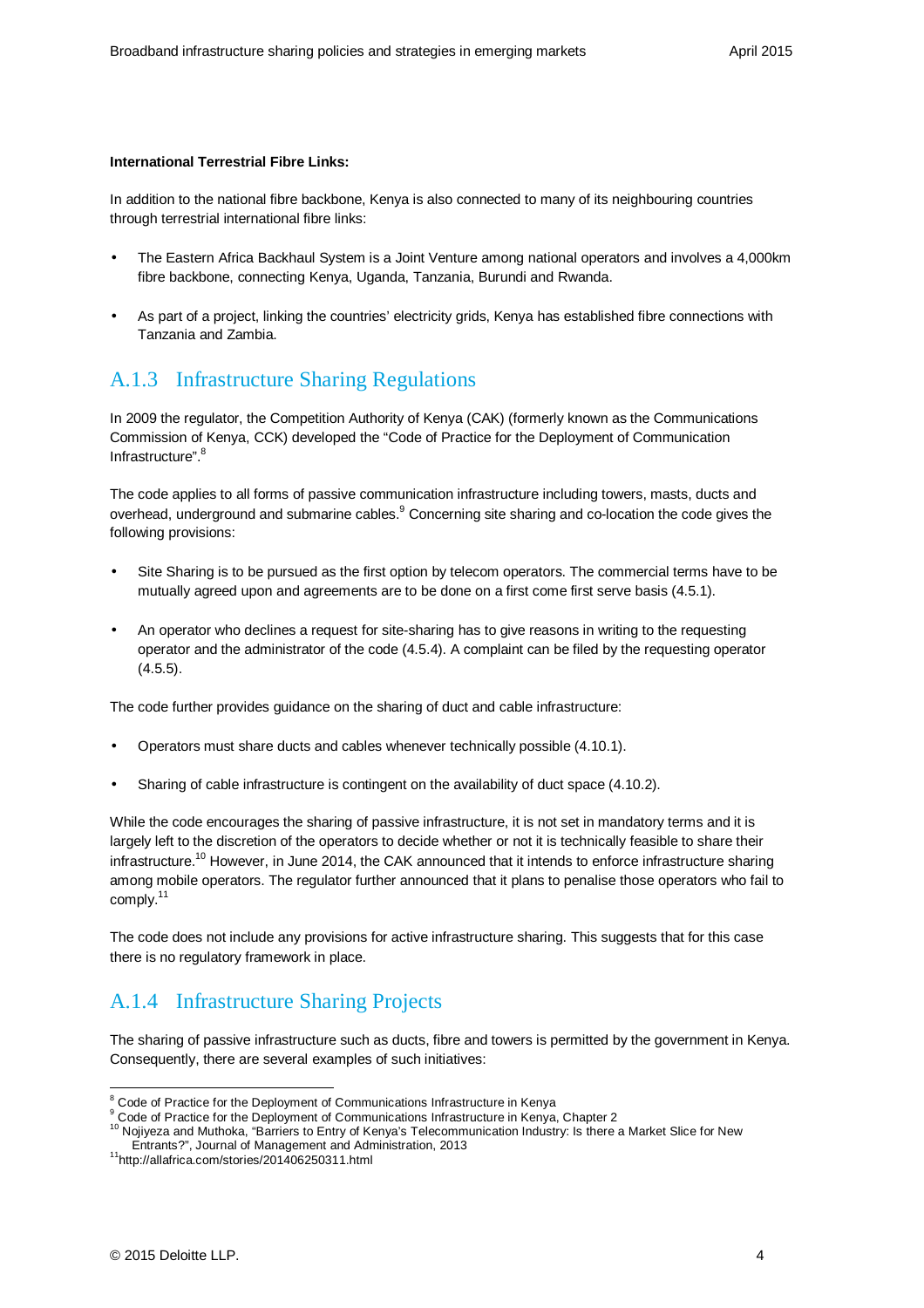#### **Fibre optic business:**

• Through its fibre optic business, KPLC has been selling capacity on its national fibre routes to the majority of Kenya's telecommunications operators including Safaricom, Airtel, Wananchi, Liquid Telecom, Jamii and Indigo.<sup>12</sup>

#### **Tower Sharing:**

• While towers were mainly seen as competitive assets to fulfil licensing obligations, since 2003 most operators in Kenya share their tower infrastructures on a commercial basis.<sup>13</sup>

#### **Tower companies:**

• In 2013, as part of Kenya's first tower deal, Telkom Kenya entered a tower management agreement with Eaton Towers. Under a 15 year partnership, Eaton Towers will manage Telkom's portfolio of over 1,000 towers and invest in new ones in order to expand coverage.<sup>14</sup>

# A.2 Nigeria

### A.2.1 Market Summary

With over 125m subscriptions, Nigeria is Africa's largest mobile market. A summary of the Nigerian telecom market can be found in Table 3 below and an overview of the market players in Table 4.

#### **Table 3: Nigeria Market Statistics, 2014**

|                                  |                 | Penetration (as a % of population) |
|----------------------------------|-----------------|------------------------------------|
| Population                       | 174m            |                                    |
| Mobile Subscriptions (SIM cards) | 125m            | 72%                                |
| Internet Users                   | 95 <sub>m</sub> | 55%                                |
| Broadband Subscriptions, mobile  | 63m             | 36%                                |
| Broadband Subscriptions, fixed   | 0.17m           | 0.1%                               |
| International Submarine Cables   | 5               |                                    |

Source: Budde Report Nigeria 2014 and NCC

#### **Table 4: Nigeria Market Players, 2014**

| <b>Mobile Operators</b> |        | MTN                                   |
|-------------------------|--------|---------------------------------------|
|                         |        | <b>Bharti Airtel</b>                  |
|                         |        | Etisalat                              |
|                         |        | Glo Mobile                            |
|                         |        | Visafone                              |
|                         |        | Smile                                 |
|                         |        | Multi-Links                           |
| <b>Fixed Operators</b>  | $80+$  | Including:                            |
|                         |        | Nitel                                 |
|                         |        | Globacom                              |
|                         |        | 21 <sup>st</sup> Century Technologies |
|                         |        | Multi-Links Telecom                   |
| <b>ISPs</b>             | $100+$ | Including:                            |
|                         |        | CyberSpace                            |
|                         |        | 21 <sup>st</sup> Century Technologies |
|                         |        | Internet Solutions Nigeria            |

Source: Budde Report Nigeria 2014

13 Industry Interviews

<sup>-</sup><sup>12</sup>http://kplc.co.ke/content/item/35

<sup>&</sup>lt;sup>14</sup>http://eatontowers.com/telkom\_kenya\_signs\_tower\_management\_partnership.php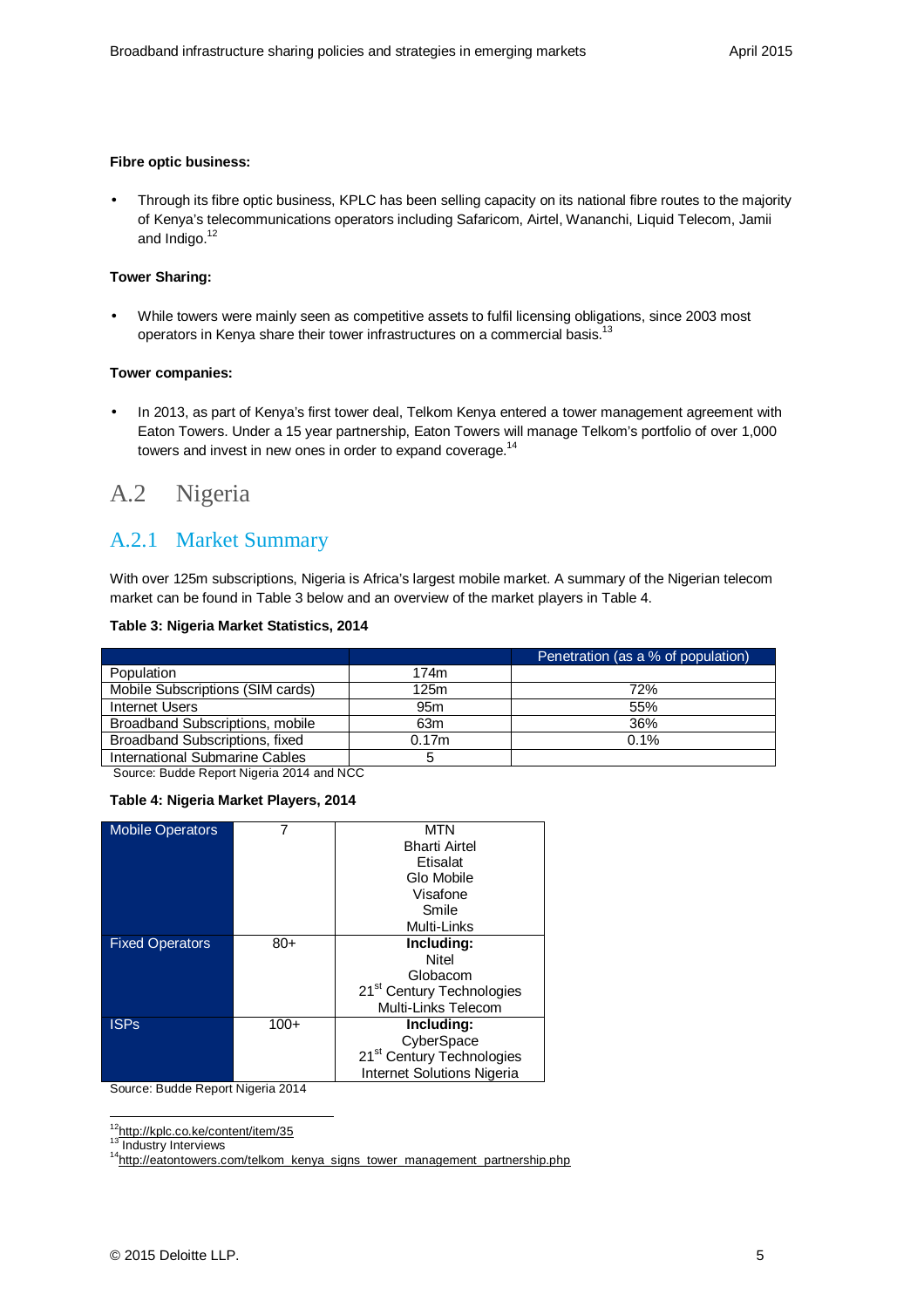Since 2006 a unified licencing regime applies in Nigeria whereby operators are allowed to offer fixed and mobile services, which significantly increased competition in the market.<sup>15</sup> As a result, there are over 80 fixed operators and 100 ISPs.

Besides the incumbent Nitel, the Nigerian fixed market also features a second national operator, Globacom (whose mobile arm is branded as 'Glo Mobile') who received its licence in 2002. After numerous failed privatisation attempts the national telcoNitel is currently under liquidation.

The Nigerian mobile telecommunication market hosts seven mobile network operators. With a 45% share, MTN is the largest operator, followed by Airtel, Glo and Etisalat. Combined, the three smaller players, Visafone, Smile and Multi-Links have about 2% of the market share.

Annual mobile subscription growth rates of over 10% have reportedly led to network congestion, and the regulator has complained about declines in quality of service. MNOs are responding to the resulting sanctions and fines by the regulator with increased investments in infrastructure rollouts.<sup>16</sup>





Source: GSMA

### A.2.2 Fibre Infrastructure<sup>17</sup>

In addition to Nitel's national backbone network, mobile operators have begun rolling out their own alternative fibre backbone.<sup>18</sup> While major cities and state capitals are reasonably well connected, a vast number of rural communities are still underserved.

#### **Public Sector Networks:**

- Upon the onset of competition, Nitel installed optic fibre rings in Lagos, Ibadan, Enugu, Kaduna and Abuja. Coverage remained limited to a few major cities and the company is currently under liquidation.
- Globacomcompleted construction of a 10,000km fibre optic ring, connecting all major Nigerian cities.

#### **Private Sector Networks:**

• Several mobile operators have rolled out their own fibre optic network, including MTN Nigeria (>6,000km by 2012), Bharti Airtel (>8,500km by 2011) and Multi-Links (8,232km). The Multi-Links network is the only open-access and independent national fibre optic transmission network.<sup>19</sup>

<sup>-</sup><sup>15</sup> Nigeria – Telecoms, Mobile, Broadband and Forecasts 2014, Budde Report

<sup>16</sup> Nigeria – Mobile Market - Overview, Statistics and Forecasts 2014, Budde Report

<sup>17</sup> Source unless noted otherwise: Nigeria- Fixed-Line Market and Fibre Infrastructure – Overview and Statistics 2014, BuddeCom Reports

<sup>&</sup>lt;sup>18</sup> Nigeria – Telecoms, Mobile, Broadband and Forecasts 2014, Budde Report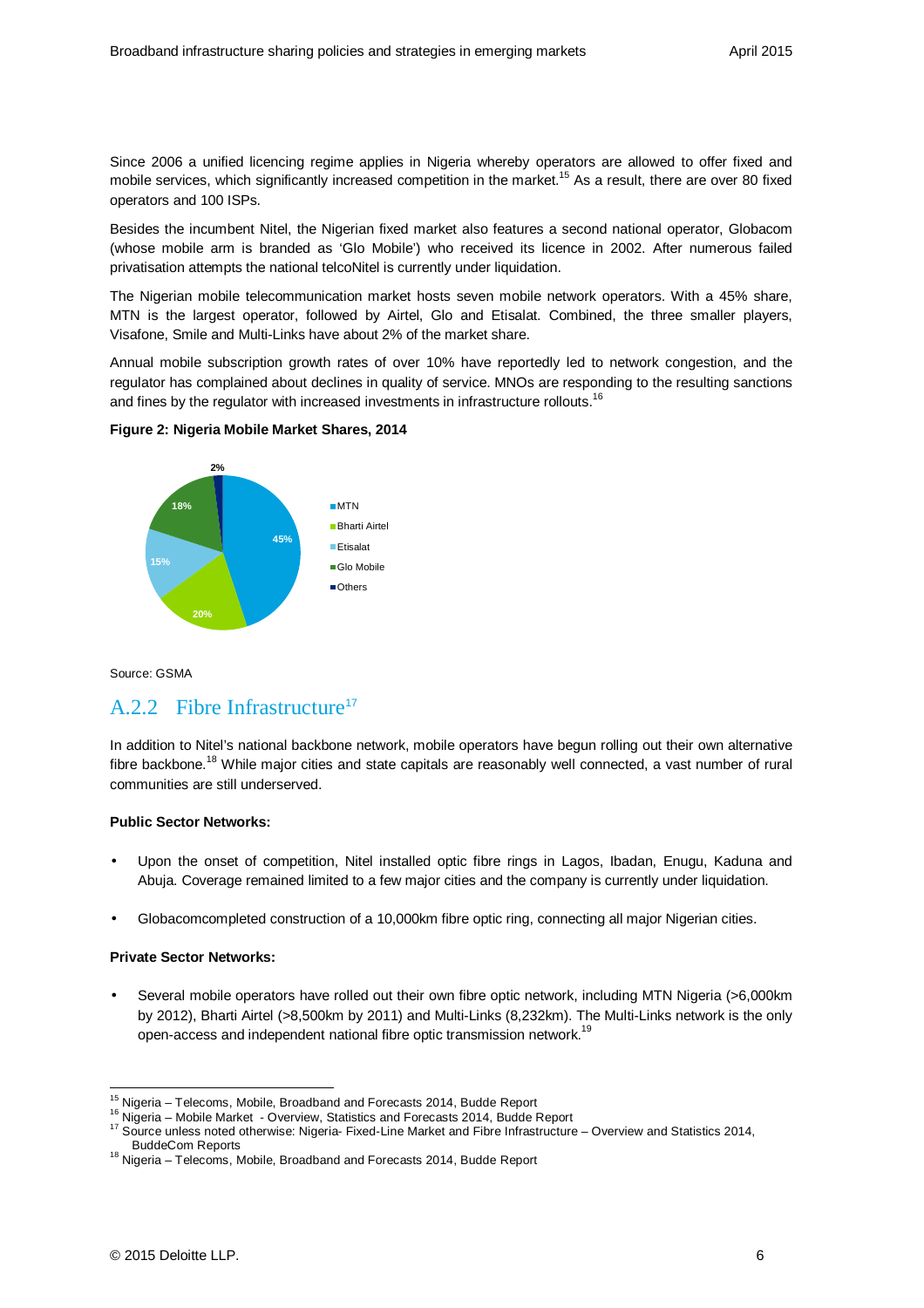• There are a number of infrastructure companies selling fibre to operators: Phase3Telecom, Suburban Telecom and Backbone Connectivity Nigeria Limited. In 2013, Phase3Telecom received funding from the Universal Service Provision Fund (USPF) to start extending its backbone network into more rural areas.

#### **International Terrestrial Fibre Links:**

There are several existing and proposed terrestrial fibre links to Nigeria's neighbouring countries:

- Suburban Telecom and Phase3 Telecom have established fibre links to Benin, Togo and Ghana.
- Central African Backbone (CAB) is a PPP initiated by the World Bank, aiming to develop a regional fibre optic backbone. Cameroon, the Central African Republic and Chad are already participating and Nigeria is eligible to participate.

## A.2.3 Infrastructure Sharing Regulations<sup>20</sup>

In 2006 Nigeria's telecom regulator, the Nigerian Communications Commission (NCC), published 'Guidelines on Collocation and Infrastructure sharing' in order to establish a framework for infrastructure sharing agreements between operators.<sup>21</sup>

The objectives of the guidelines on infrastructure sharing include:

- Minimising or completely avoiding the unnecessary duplication of infrastructure.
- Protecting the environment by reducing the proliferation of installations.
- Encouraging operators to pursue a cost-orientated policy, ultimately reducing the tariffs for consumers.
- Promoting fair competition through equal access.

The guidelines further define the infrastructure suitable for sharing, i.e. which can be shared without reducing competition. This includes rights of way, tower structures, ducts and trenches, space in buildings and electrical power.

The Commission does not promote or encourage the sharing of active infrastructure as it states that this could lead to a "risk of a lessening of competition". Such infrastructure includes complete network structures, switching centres, radio network controllers and base stations.

The guidelines identify three admissible grounds for refusing access to infrastructure: insufficient capacity; safety, reliability and incompatibility of facilities; and general engineering considerations. Furthermore the guidelines demand that any prices for infrastructure sharing must be non-discriminatory, reasonable and based on actual costs.

Upon refusal to access, the guidelines give the NCC the right to request reconsideration of the decision, or to impose an infrastructure agreement on the parties should the grounds of refusal be found unacceptable.

# A.2.4 Infrastructure Sharing Projects

Due to the aforementioned difficulties of operators to keep pace with subscriber growth, infrastructure sharing is encouraged by the National Broadband Plan 2013-2018.<sup>22</sup> Initiatives up to date mainly involve the sharing of passive infrastructure and include:

<sup>-</sup><sup>19</sup> http://www.multilinks.com/About.aspx

<sup>20</sup> Source unless noted otherwise: Guidelines on Collocation and Infrastructure Sharing, Nigerian Communications Commission, 2006

<sup>&</sup>lt;sup>21</sup> Nigeria- Fixed-Line Market and Fibre Infrastructure – Overview and Statistics 2014, BuddeCom Reports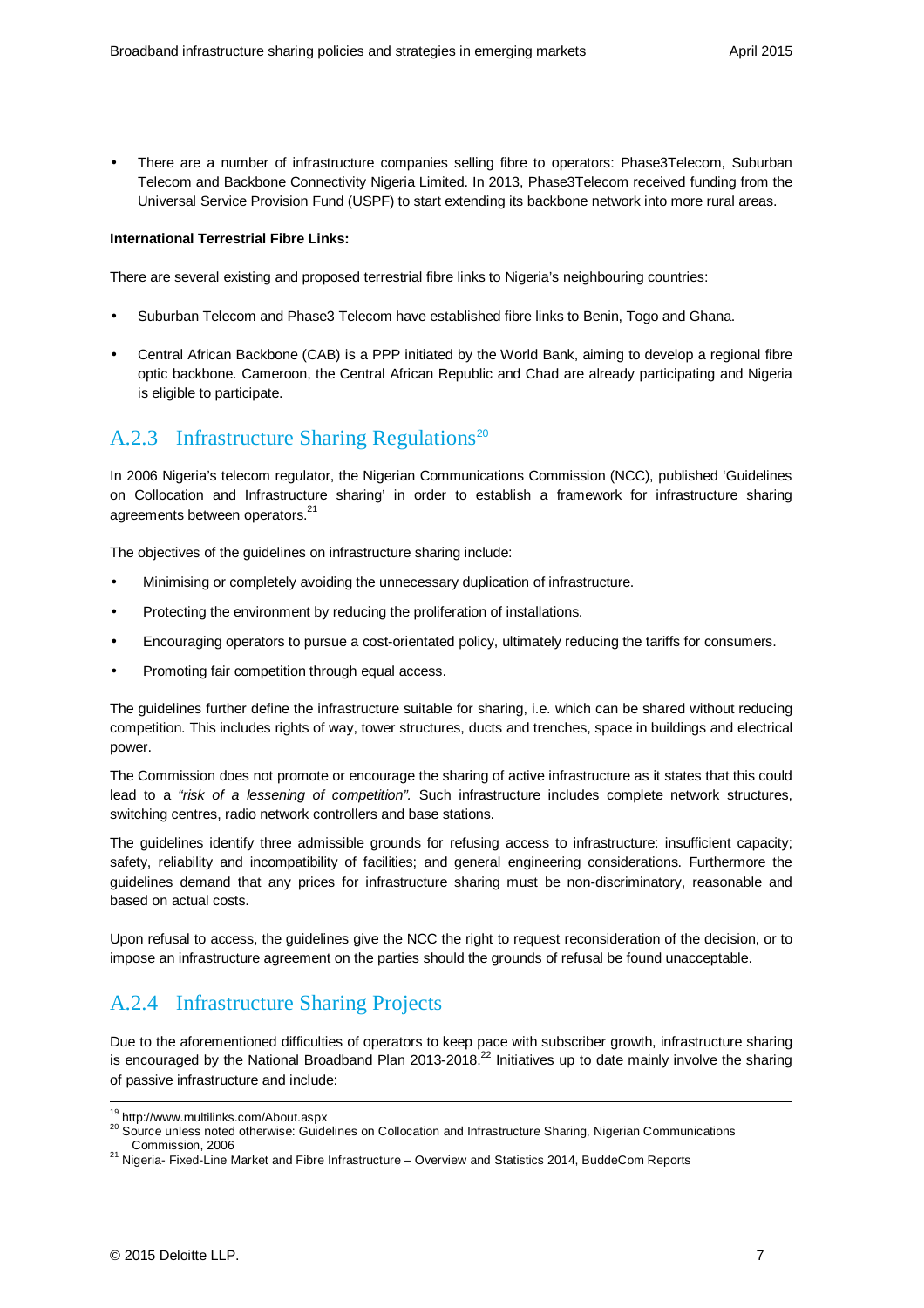#### **Tower Companies:<sup>23</sup>**

- In 2007, Helios Towers Nigeria, one of Africa's first tower companies, received a licence for co-location of infrastructure. Deals with Multi-Links and Gateway Business Nigeria took the company's portfolio of managed sites to over 1,000 towers.
- In 2011, the MNO Visafone entered into a tower sale-and lease-back agreement with the tower company IHS Nigeria.
- By 2014, an estimated 4,500 towers in Nigeria will be owned by independent tower companies. $24$ Furthermore, market experts report that Nigeria's two largest MNOs, Bharti Airtel and MTN, are in the process of selling a large stake of their tower portfolios to independent tower companies. The deals are expected to be completed by the end of  $2014.<sup>25</sup>$

Figure 3 below shows estimated counts of towers for sale (labelled in blue) as well as towers that are already owned by the three independent tower companies, IHS Holdings Limited (IHS), Helios Towers Nigeria (HTN) and SWAP.

#### **Figure 3: Nigerian towers for sale (estimated counts)**



Source: Towerxchange

#### **Fibre Sharing**

- A large part of Nigeria's infrastructure has been rolled out by private fibre companies such as Phase3Telecom and Suburban Telecom who sell capacity on a wholesale basis to telecom operators.
- The mobile operator Multi-Links operates a national fibre optic network which connects 21 out of 36 states. Multi-Links provide both retail and wholesale services to end users and operators. $^{26}$

#### **Government-led**

<sup>&</sup>lt;sup>22</sup> The Nigerian National Broadband Plan 2013-2018

<sup>23</sup> Nigeria – Telecoms, Mobile, Broadband and Forecasts 2014, Budde Report

<sup>&</sup>lt;sup>24</sup> http://www.towerxchange.com/the-changing-shape-of-the-nigerian-tower-industry/

<sup>25</sup>http://www.bloomberg.com/news/2014-03-25/mtn-said-to-join-phone-operators-planned-sales-of-africa-towers.html

<sup>26</sup> http://www.multilinks.com/About.aspx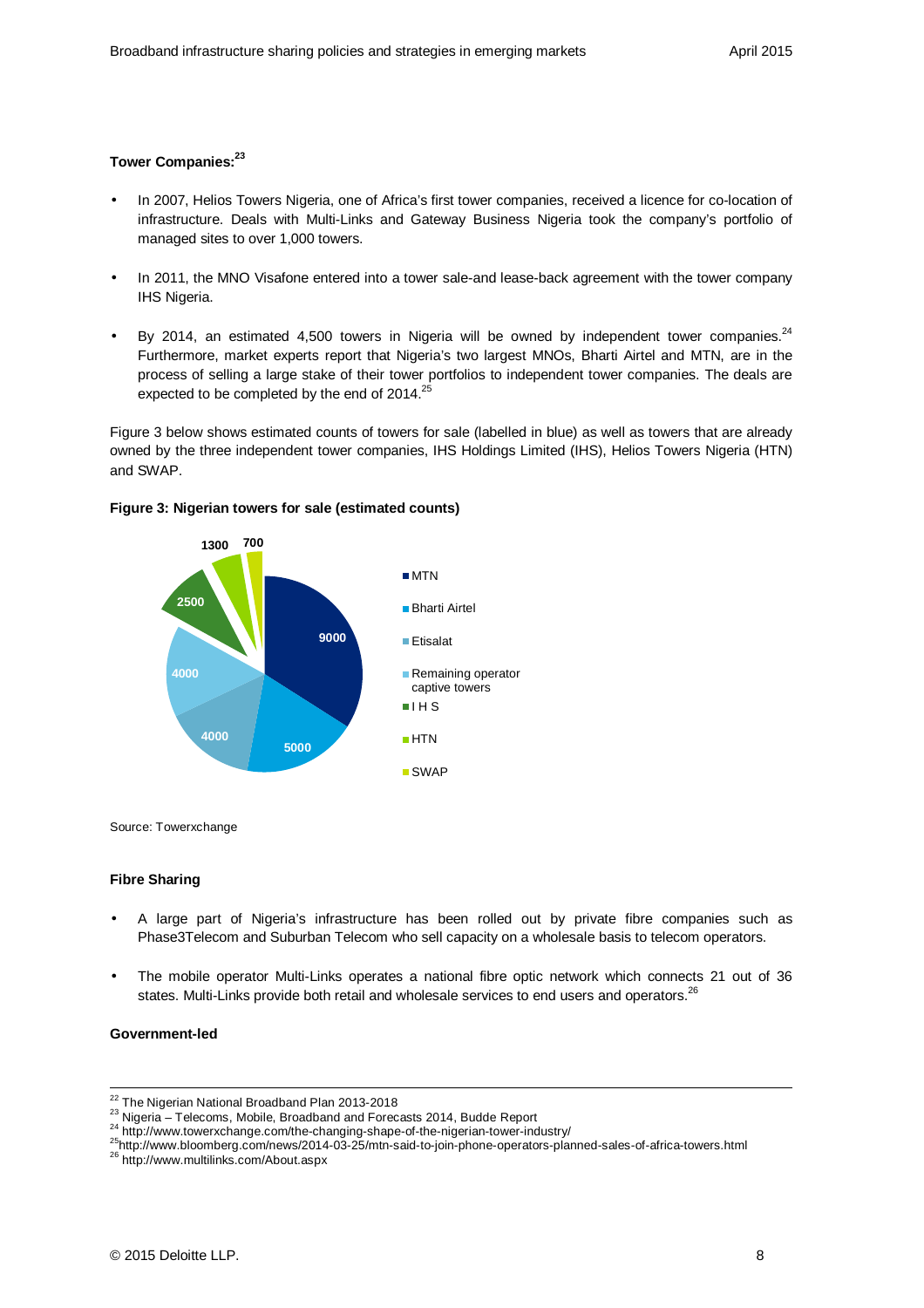• The government plans to provide an open-access and non-discriminatory nation-wide broadband fibre network for all operators. For the construction of the Next Generation Broadband Network (NBN), the NCC planned to licence seven infrastructure companies in December 2014 to roll out the network.<sup>27</sup>

# A.3 South Africa

### A.3.1 Market Summary

At 154%, South Africa has one of the highest mobile penetration rates and is the most developed telecom market in the region. Compared to many other African countries, South Africa also has a high penetration rate of internet users and mobile broadband subscriptions. For detailed market statistics, see Table 5 below. Table 6 provides an overview of the market players in the South African telecommunications sector.

#### **Table 5: South Africa Market Statistics, 2014**

|                                  |                 | Penetration (as a % of population) |
|----------------------------------|-----------------|------------------------------------|
| Population                       | 52.4m           |                                    |
| Mobile Subscriptions (SIM cards) | 81 <sub>m</sub> | 154%                               |
| Internet Users                   | 28m             | 53%                                |
| Broadband Subscriptions, mobile  | 25m             | 48%                                |
| Broadband Subscriptions, fixed   | 1.6m            | 3%                                 |
| International Submarine Cables   | 5               |                                    |

Source: Budde Report South Africa 2014, GSMA and World Bank

#### **Table 6: South Africa Market Players, 2014**

| <b>Mobile Operators</b> | 4        | Vodacom<br><b>MTN</b><br>Cell C<br><b>Telekom Mobile</b>                         |
|-------------------------|----------|----------------------------------------------------------------------------------|
| <b>Fixed Operators</b>  | 2        | Telkom SA<br>Neotel                                                              |
| <b>ISPs</b>             | 20 major | Including:<br><b>Telkom Internet</b><br><b>MWEB</b><br><b>Internet Solutions</b> |

Source: Budde Report South Africa 2014

There are currently two fixed operators and over 20 ISPs in South Africa. Neotel gained its licence as the second national operator in 2005, ending Telkom's monopoly on fixed lines. Neotel's estimated market share in 2013 was around 4%. According to an announcement by Vodacom in September 2013, Neotel is in the process of being acquired by mobile operator Vodacom.<sup>28</sup>

Additional competition for the existing fixed-line operators comes from national and private infrastructure companies and recently also from MNOs which, under a new service-neutral regulatory framework, can now enter the fixed-line, fibre-backbone and mobile banking markets.<sup>29</sup>

South Africa's mobile telecommunications market currently hosts 4 MNOs. The fourth operator, Telekom Mobile, the mobile arm of public Telkom SA, entered in 2008, but has not been able to capture a significant market share (3% in 2014).

<sup>-</sup> $27$  Nigeria – Telecoms, Mobile, Broadband and Forecasts 2014, Budde Report

<sup>&</sup>lt;sup>28</sup>http://www.vodacom.co.za/cs/groups/public/documents/vodacom.co.za\_portal\_webassets/pocm01-810687.pdf

<sup>&</sup>lt;sup>3</sup> South Africa – Telecoms, Mobile, Broadband and Forecasts 2014, Buddecom Reports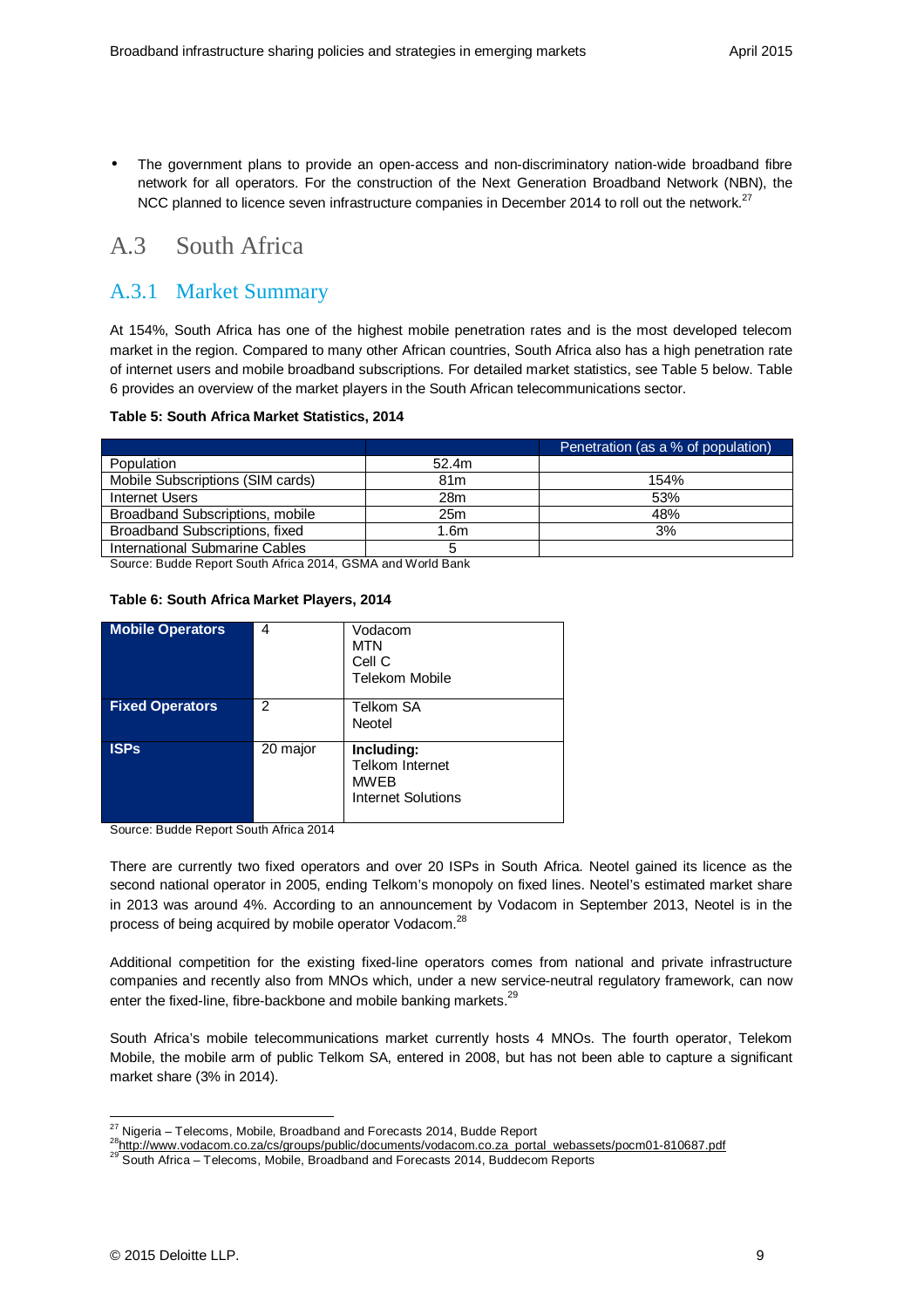In December 2013 Telkom SA announced it may want to sell Telkom Mobile before it entered talks with MTN about a possible active network sharing deal.<sup>30</sup>

**Figure 4: South Africa Mobile Market Shares 2014** 



Source: GSMA

### A.3.2 Fibre Infrastructure

South Africa's national fibre backbone network is made up of a combination of fibre routes rolled out by the national telecom operators Telkom SA and Neotel, mobile operators and public and private infrastructure companies.

#### **Public Sector Networks:**

- Telkom SA currently has the largest optical fibre network in Africa with over 140,000km of fibre, connecting all major centres. In 2013, Telkom SA announced investment of ZAR 12bn in a next generation broadband network.
- Since 2009, the second national operator Neotel has been spending ZAR 500m a year on infrastructure and by 2013 the Neotel's fibre optic network was about 15,000km long.
- Broadband InfraCo is an umbrella infrastructure company for all fibre optic backbone networks of stateowned companies Eskom (the national power grid operator) and Transnet (the national rail operator). It operates a national long distance fibre network of about 12,000km. Neotel is the primary user of the network.

#### **Private Sector Networks:**

- DarkFibre Africa is a private infrastructure company leasing 8,000km of backbone fibre infrastructure to MNOs and ISPs such as Cell C, Vodacom, MTN, Telkom SA and Internet Solutions.<sup>31</sup>
- Mobile operators such as MTN and Vodacom entered the fixed-line market and have also been rolling out their own networks. MTN owned 12,000km of fibre in 2014.
- FibreCo, established in 2010, has started to roll out a network in major cities and secondary towns, which is expected to measure 12,000km upon completion.

#### **International Terrestrial Fibre Links:**

<sup>-</sup> $30$  South Africa – Telecoms, Mobile, Broadband and Forecasts 2014, Buddecom Reports

<sup>31</sup>http://www.dfafrica.co.za/company/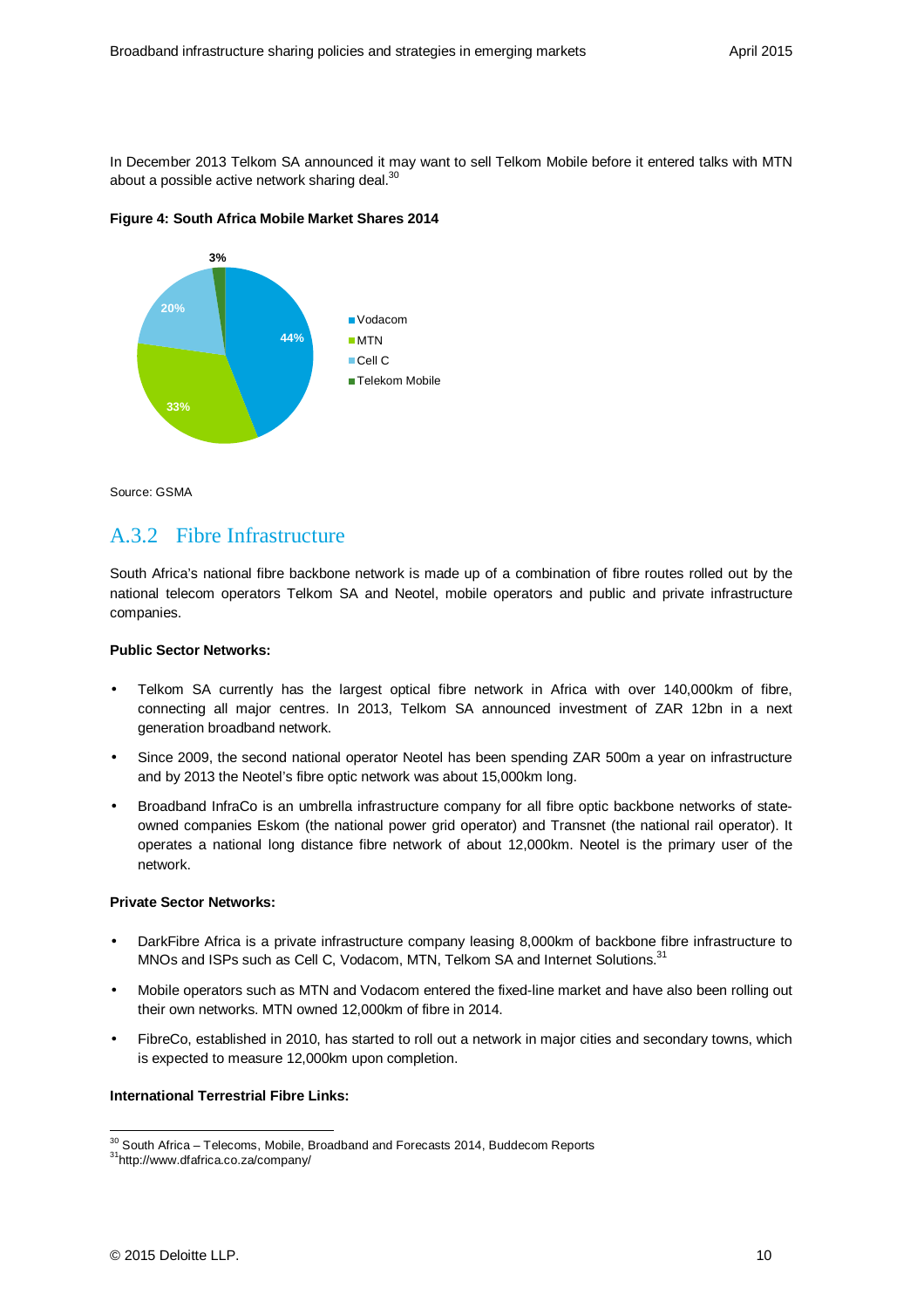South Africa hosts landing points to five international submarine fibre optic cables and as such serves as an access point for several of its land-locked neighbours. South Africa has terrestrial fibre links with Botswana, Lesotho, Mozambique, Namibia and Swaziland.

# A.3.3 Infrastructure Sharing Regulations

While the sharing of infrastructure in South Africa is allowed, there is no formal coordination of the process by regulatory frameworks. When rolling out fibre, operators have to obtain individual way-leave permissions from the telecom regulator, Road Agency and municipalities.<sup>32</sup>

# A.3.4 Infrastructure Sharing Projects

#### **Tower Companies:**

- The first tower sale-and-leaseback deal occurred in 2010 when American Tower Co acquired 1,400 operational towers from Cell C (plus an additional 1,800 under construction).
- MTN also entered talks with American Tower Co in 2012, involving a tower deal for about half of its 6,000 towers. MTN, however, reconsidered its strategy in 2013 and the deal was never completed.<sup>33</sup>

#### **RAN Sharing:**

• In early 2014, MTN and Telkom SA (Telekom Mobile) confirmed talks on a proposed RAN sharing agreement, which would involve MTN taking over the management of the rollout and operation of Telkom's RAN network. The agreement has not yet been finalised.<sup>34</sup>

#### **Joint ventures for fibre deployment:**

• MTN, Neotel and Vodacom entered a joint venture for the roll-out of a national long-distance fibre network in 2009. The project involved 5,000km of fibre, connecting South Africa's major centres such as Johannesburg, Cape Town and Durban. The venture was South Africa's first major co-build agreement and the first time MNOs started rolling out their own infrastructure.<sup>35</sup>

#### **Fibre Companies:**

- A number of private (DarkFibre Africa and FibreCo) and public (Broadband InfraCo) infrastructure companies have been rolling out fibre networks in South Africa, on which they now sell capacity to ISPs and MNOs.
- FibreCo was formed as a joint venture between Cell C, an ISP and an investment firm. The company has operates under an open-access principle and describes itself as a "carrier neutral, national network operator" who is committed to generate economic and environmental benefits through infrastructure sharing.<sup>36</sup>

<sup>-</sup><sup>32</sup> Understanding What's Happening in ICT South Africa

<sup>33</sup> South Africa – Mobile Market - Overview, Statistics and Forecasts 2014, Buddecom Reports

<sup>34</sup>http://www.meamonitor.com/industry-trend-analysis-bmi-view-mtn-telkom-network-sharing-agreement-may-2014

<sup>&</sup>lt;sup>35</sup> South Africa – Fixed-line Market and Fibre Infrastructure 2014, Buddecom Reports

**<sup>36</sup>**http://fibreco.co.za/About/The-FibreCo-Difference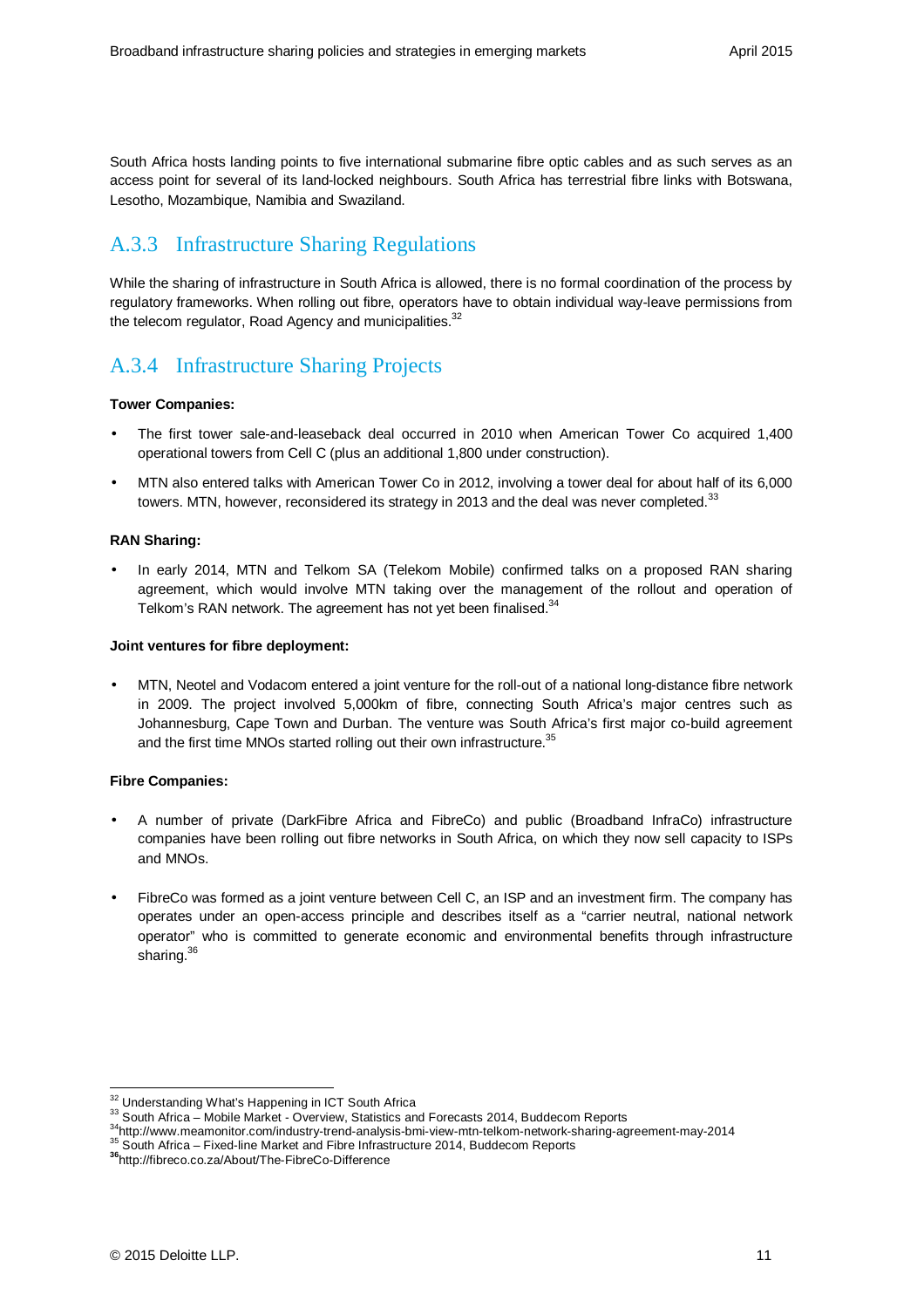# A.4 Uganda

### A.4.1 Market Summary

A summary of the statistics describing the Ugandan telecommunications market can be found in Table 7below. Table 8 lists the main market players.

#### **Table 7: Uganda Market Statistics, 2014**

|                                  |                      | Penetration (as a % of population) |
|----------------------------------|----------------------|------------------------------------|
| Population                       | 38m                  |                                    |
| Mobile Subscriptions (SIM cards) | 19.5m                | 52%                                |
| Internet Users                   | 6.8 <sub>m</sub>     | 19%                                |
| Broadband Subscriptions, mobile  | 3.5 <sub>m</sub>     | 9%                                 |
| Broadband Subscriptions, fixed   | 0.09 <sub>m</sub>    | 0.2%                               |
| International Submarine Cables   | 3 (access via Kenya) |                                    |

Source: Budde Report Uganda 2014 (based on UCC and ITU data)

#### **Table 8: Uganda Market Players, 2014**

| <b>Mobile Operators</b> |    | <b>Bharti Airtel</b>       |
|-------------------------|----|----------------------------|
|                         |    | <b>MTN</b>                 |
|                         |    | UT Mobile (Uganda Telecom) |
|                         |    | Orange                     |
|                         |    | I-Tel                      |
|                         |    | Smile                      |
|                         |    | Smart                      |
| <b>Fixed Operators</b>  | 2  | Uganda Telecom             |
|                         |    | <b>MTN</b>                 |
|                         |    |                            |
| <b>ISPS</b>             | 10 | Including:                 |
|                         |    | All major telcos           |
|                         |    | Infocom                    |
|                         |    | Africa Online              |

Source: Budde Report Uganda 2014

Uganda's fixed-line and fixed broadband market currently hosts two national operators and more than 10 ISPs. The incumbent operator, Uganda Telecom (UT) was the only operator in the fixed-line market before MTN was licenced as the second national operator in 1998. Their licences allow both operators to compete in all telecommunications services, including fixed-line, mobile data and internet. $37$ 

As 97% of all internet subscriptions are mobile, the fixed-broadband market is facing considerable competition from MNOs. Since 2008, the Ugandan mobile market saw the entry of four additional players, bringing the total number of MNOs in the market to 7. During the same time, subscriptions more than doubled (from 8m in 2008 to 19m in 2013) and ARPU rapidly decreased. For example, MTN's ARPU fell from \$8 in 2008 to \$3.58 in 2013.<sup>38</sup> However, mobile money transfers and 3G broadband services are starting to generate new additional revenue for mobile operators.

In the market, MTN is the largest player controlling a market share of just under 50%, with Airtel controlling nearly 40% of the market. Together, the four MNOs that entered since 2008 hold a market share of around 5%.

 $37$  Uganda – Key, Statistics, Regulatory and Fixed-line Telecoms Overview, 2014, Buddecom Report

<sup>38</sup> Uganda – Mobile Market – Overview, Statistics and Forecasts 2013, Buddecom Report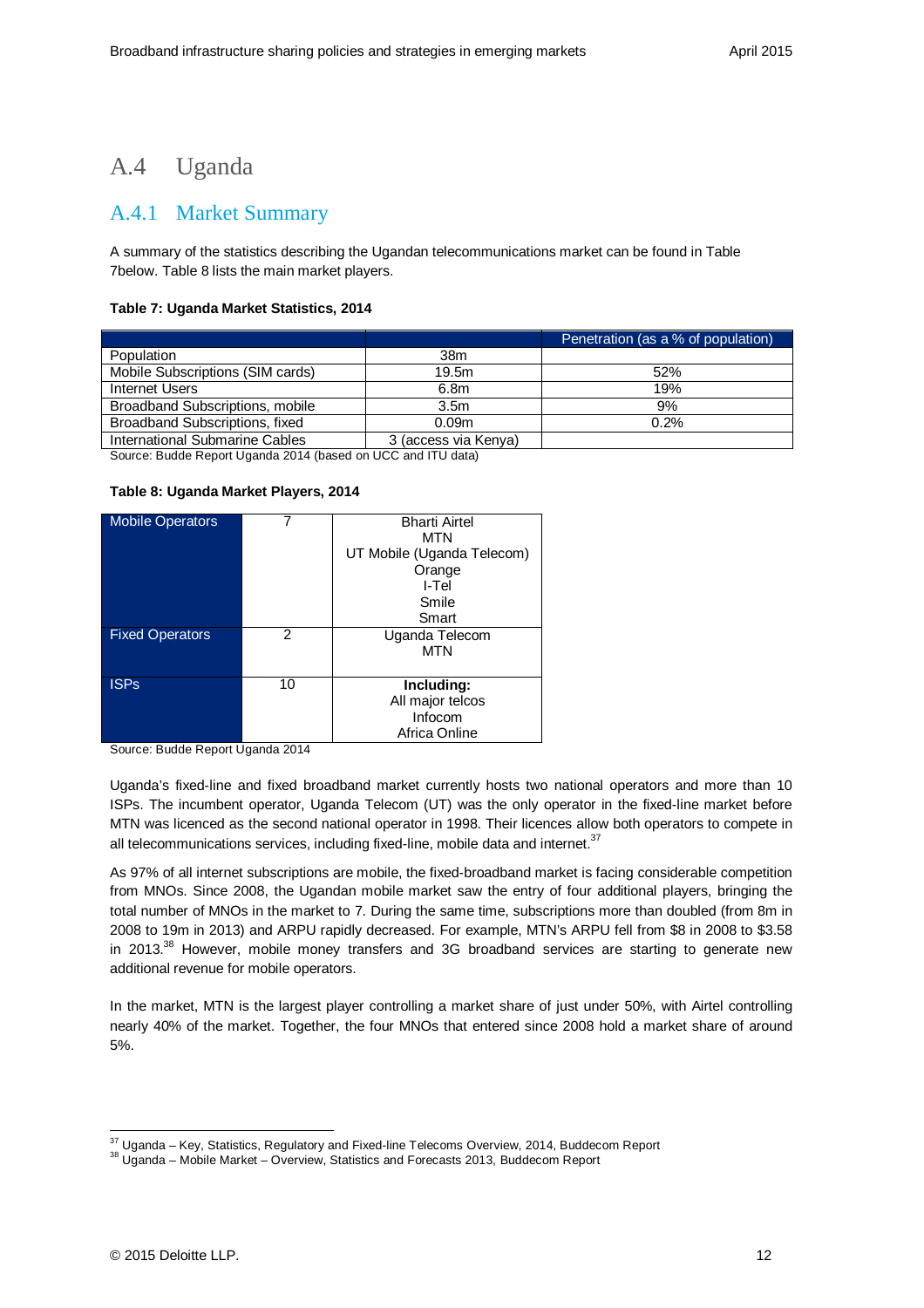#### **Figure 5: Uganda Mobile Market Shares, 2014**



Source: GSMA

### A.4.2 Fixed Infrastructure

While the National Backbone Infrastructure (NBI) is still under construction, the national operators (UT and MTN) and some ISPs have been rolling out their own networks.

#### **National Backbone Infrastructure:<sup>39</sup>**

- Commissioned in 2006, this government-led project is financed through a \$106m loan from the Chinese Export-Import Bank. Currently, the NBI includes 1,585km of fibre connecting 20 out of Uganda's 111 districts to the national backbone.
- Phase 2 of the project was completed in 2011, two years after the expected completion date of the entire project.
- Phase 3 is currently under construction. This is expected to add another 400km of fibre and connect Rwanda and Burundi to the East African submarine cables. A fourth phase, which would connect the currently underserved Northern region, is under discussion.

#### **Private Sector Networks:**

• In 2013, Google launched a metropolitan fibre optical ring in Kampala. The company is leasing capacity on a wholesale basis to ISPs and mobile operators.

#### **International Terrestrial Fibre Links:**

As a land-locked country, Uganda has to rely on terrestrial fibre links to its neighbouring countries to gain access to international submarine cables.

- The Ugandan ISP Infocom joined Kenya Data Networks (both now purchased by Liquid Telecom of Zimbabwe) to lay a fibre route between Mombasa and Kampala, connecting Uganda to the Seacom international submarine cable.
- MTN and UT are partners of the 4,000km Eastern African Backhaul System through which Uganda gained access to the EASSy submarine cable.

 $39$  Uganda – Key, Statistics, Regulatory and Fixed-line Telecoms Overview, 2014, Buddecom Report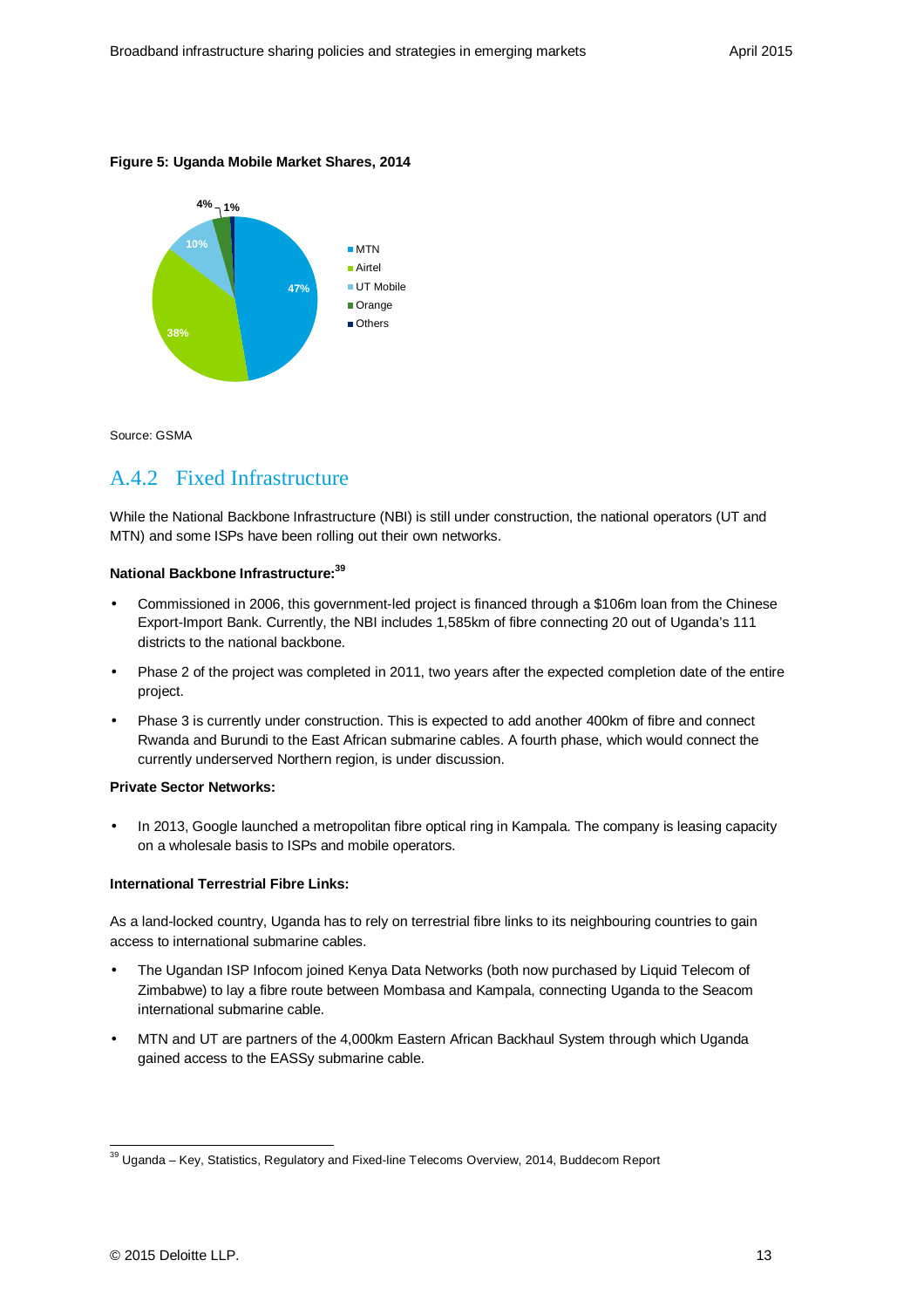# A.4.3 Infrastructure Sharing Regulations

Infrastructure sharing is permitted by the telecom regulator, the Uganda Communications Commission (UCC). The Public Infrastructure Provider License (PIP) permits its holder to build, operate and maintain infrastructure for the provision of telecommunications services. It further allows the holder to offer its infrastructure commercially to other operators (Public Service Providers).<sup>40</sup>

However, there are no explicit guidelines on infrastructure sharing, yet. The UCC announced that in 2014 it will implement guidelines, which will require operators to share passive infrastructure such as ducts and masts. While not mandated, the quidelines will also permit the sharing of active infrastructure.<sup>41</sup>

# A.4.4 Infrastructure Sharing Projects

#### **Consortia:**

• In 2009, MTN, Zain, UTL and Warid formed a consortium to share costs in connecting their sites to the electricity grid. One of the main problems for operators rolling out networks in rural Uganda is the lack of access to electricity.

#### **Tower companies:<sup>42</sup>**

- In 2011, a joint venture between MTN and American Tower established ATC Uganda. American Tower paid \$89m to acquire a stake of 51% in the new company, which now manages MTN's portfolio of 1,000 towers.
- In 2012, there were sale-and-leaseback deals between Eaton Towers and Orange as well as Eaton Towers and Warid (later acquired by Bharti Airtel). The deals involved the outsourcing of management and maintenance of the MNO's portfolios of 300 and 400 towers, respectively.

# A.5 Côte d'Ivoire<sup>43</sup>

## A.5.1 Market Summary

Mobile penetration in Côte d'Ivoire stands at 91%, well above the African average of 74%. Mobile broadband subscriptions, which are still at a relatively low level, have been increasing exponentially since the first 3G licence was awarded in 2012. They have more than tripled in the past year (from 250,000 in Q2 2013 to 800,000 in Q2 2014).<sup>44</sup> Table 9 below summarises Côte d'Ivoire's market statistics, while Table 10lists the main fixed and mobile market players.

<sup>40</sup>http://www.ucc.co.ug/data/smenu/88/Licensing-Overview.html

<sup>41</sup>http://www.towerxchange.com/regulations-to-support-infrastructure-sharing/

<sup>42</sup>http://www.towerxchange.com/the-current-state-of-the-african-infrastructure-sharing-market/

<sup>43</sup> Source unless noted otherwise: Côte d'Ivoire – Telecoms, Mobile and Broadband – Market Insights, Statistics and Forecasts 2014, Buddecom Reports

<sup>44</sup> GSMA Market Data Côte d'Ivoire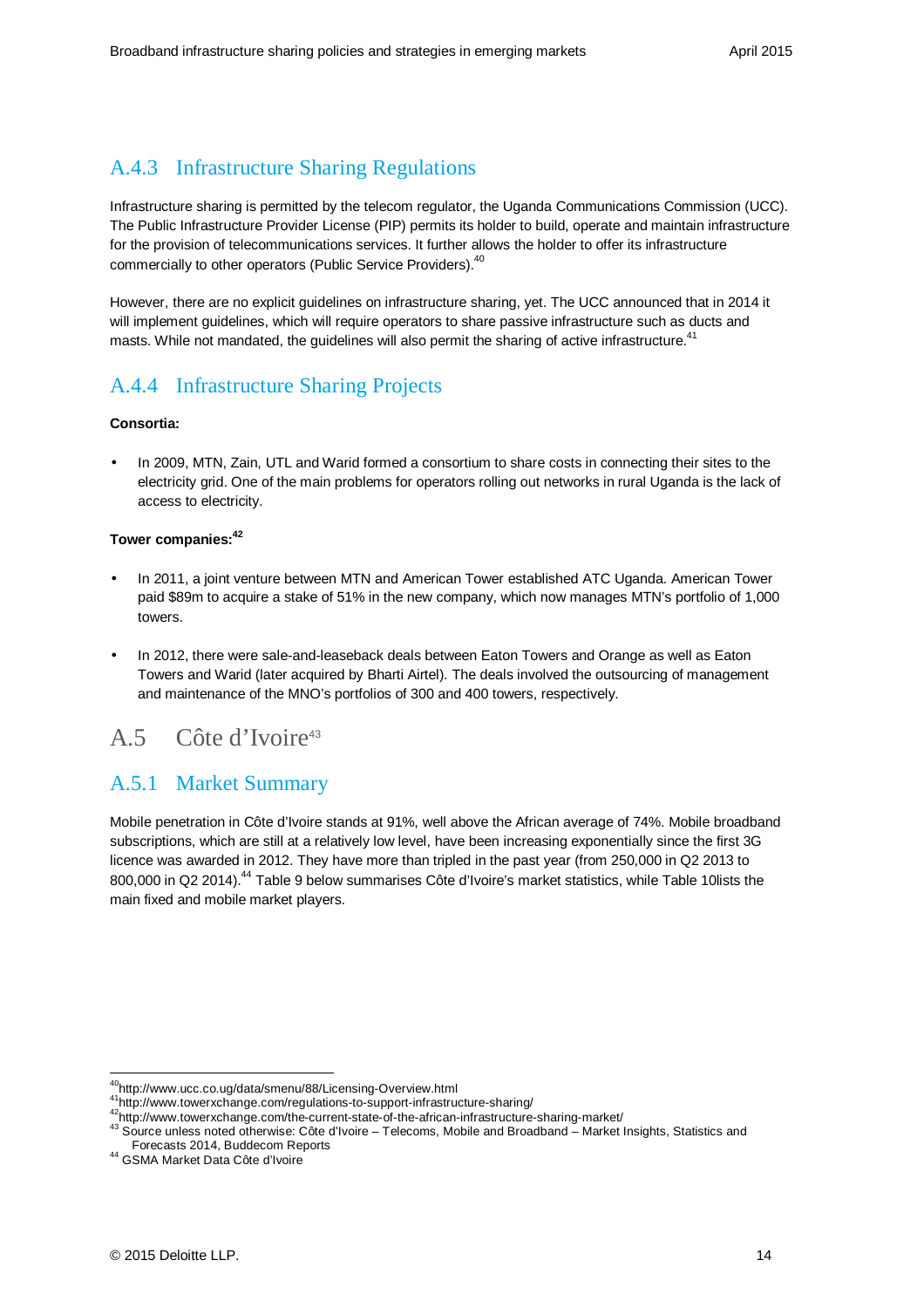#### **Table 9: Côte d'Ivoire MarketStatistics, 2014**

|                                  |                   | Penetration (as a % of population) |
|----------------------------------|-------------------|------------------------------------|
| Population                       | 23.4m             |                                    |
| Mobile Subscriptions (SIM cards) | 21.3m             | 91%                                |
| Internet Users                   | 1m                | 4.2%                               |
| Broadband Subscriptions, mobile  | 0.8 <sub>m</sub>  | 3.4%                               |
| Broadband Subscriptions, fixed   | 0.07 <sub>m</sub> | 0.2%                               |
| International Submarine Cables   |                   |                                    |

Source: Buddecom Report Côte d'Ivoire 2014, GSMA, World Bank

#### **Table 10: Côte d'Ivoire MarketPlayers, 2014**

| <b>Mobile Operators</b> | 6  | <b>MTN</b><br>Orange (CI-Telecom)<br>Moov<br>koZ<br>GreenN<br>Café Mobile |
|-------------------------|----|---------------------------------------------------------------------------|
| <b>Fixed Operators</b>  | 2  | CI-Telecom<br>Arobase Telecom (MTN)                                       |
| <b>ISPs</b>             | 23 | Including:<br>AfNet (MTN)<br>Aviso (CI-Telecom)<br>Others                 |

Source: Budde Report Côte d'Ivoire

CI-Telecom is the incumbent national operator of the fixed-line market. The country also has a second national operator, Arobase Telecom (MTN).

France Telecom (now Orange S.A.),which is the parent company of CI-Telecom and the mobile arm Orange, controls all three international submarine cable landing stations in Côte d'Ivoire. CI-Telecom also controls about 96% of the fixed-line voice market.

Arobase obtained its licence for national and international communication services in 2000. In 2006, MTN took over ownership of the company and with its existing GSM licence the group became the country's second national operator.

Both fixed operators also have their own ISPs. Together, MTN's AfNet and CI-Telecom's Aviso control about 98% of Côte d'Ivoire's non-mobile internet market (see Figure 6 below).



#### **Figure 6: Côte d'Ivoire ISPsMarketShares, 2014 Figure 7: Côte d'Ivoire Mobile Market Shares, 2014**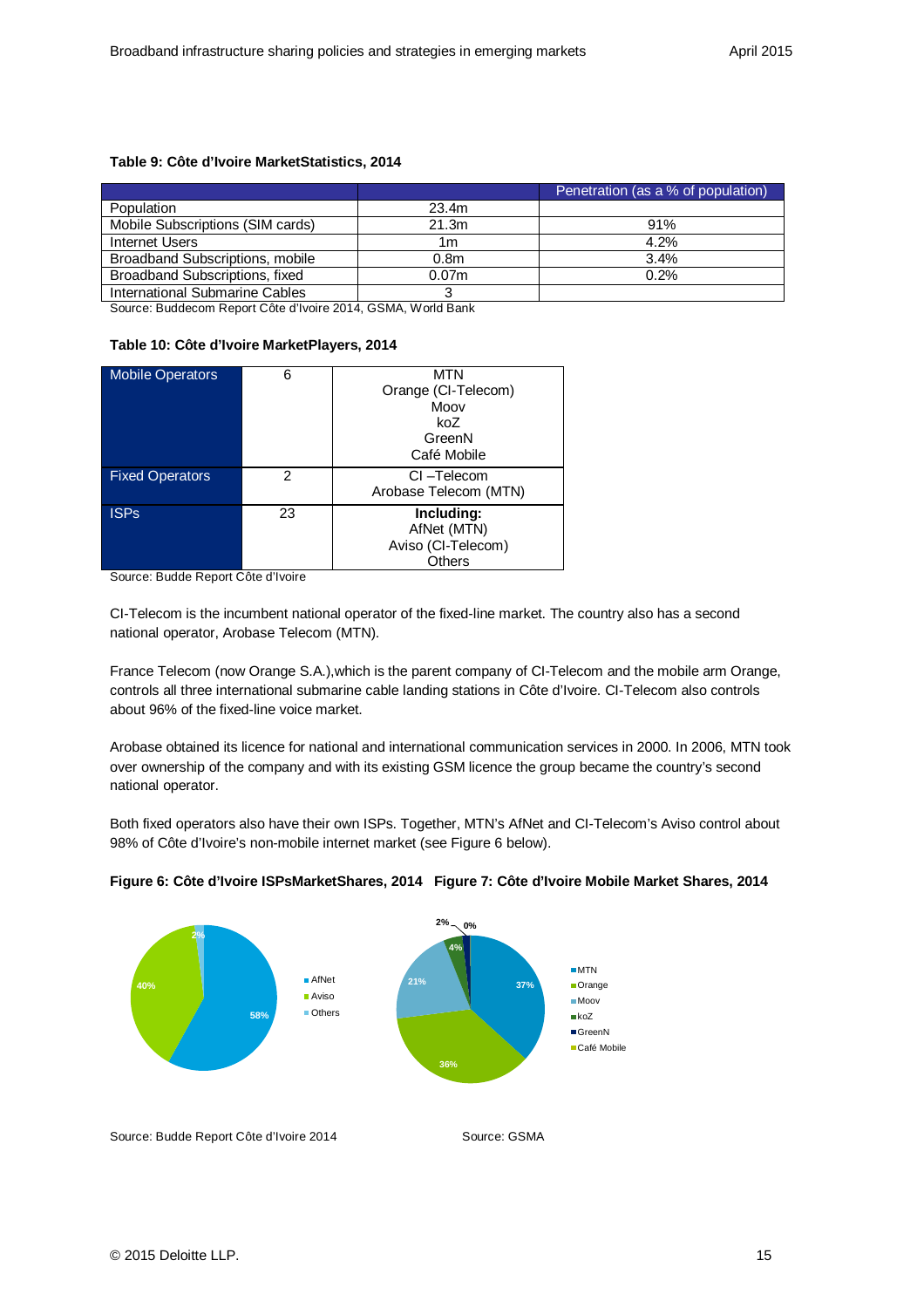The mobile phone sector in Côte d'Ivoire has undergone much liberalisation in recent years and is now hosting six mobile network operators (MNOs). Combined, the three largest players, MTN, Orange and Moov, have 94% of the market share, as shown in Figure 6 above.

# A.5.2 Fibre Infrastructure

Three fibre networks are currently being rolled out in the country:

#### **National Fibre Optical Backbone:**

• Construction on a state-owned fibre optical backbone began in 2012. It is financed with the help of the National Telecommunications Fund (the national USF) which is financed through taxes paid by operators in order to expand services to rural areas. A total of 6,700km of fibre are being deployed with the expectation to connect up to 30% of the country's population to the Internet within the next 5 years.<sup>45</sup>

#### **Public Sector Networks:**

• The national operator CI-Telecom has deployed 20,000km of fibre optic cables and 3,700km of radio relay links.

#### **Private Sector Networks:**

• According to local market analysts, mobile network operators such as MTN and Orange have also been rolling out their own terrestrial fibre links.

#### **International Terrestrial Fibre Links:**

As a landing point for three international submarine fibre cables, Côte d'Ivoire has several terrestrial fibre links with its neighbouring countries. Togo, Mali and Burkina Faso both have access to the SAT-3/WASC landing station via a terrestrial fibre link with Côte d'Ivoire.

## A.5.3 Infrastructure Sharing Regulations

While passive infrastructure sharing is implicitly allowed by the telecommunications regulator in Côte d'Ivoire, there are currently no explicit regulations or guidelines. However, according to a local market expert, the Autorité de Régulation des telecommunications/TIC de Côte d'Ivoire (ARTCI) is currently in the process of developing legislation aimed to encourage infrastructure sharing.

# A.5.4 Infrastructure Sharing Projects

Infrastructure sharing is occurring on mobile networks, while limited information was available on sharing in fibre networks.

#### **Tower companies:**

• SWAP was the first tower company to start operations in Côte d'Ivoire in 2010. Although some mobile operators are among SWAP's clients, the company only owns a limited number of towers in the country.<sup>46</sup>

<sup>-</sup><sup>45</sup>http://www.reuters.com/article/2013/07/20/ivorycoast-telecoms-idUSL6N0FP2EQ20130720

<sup>46</sup>http://www.towerxchange.com/cote-divoire-market-dynamics-good-for-tower-sharing/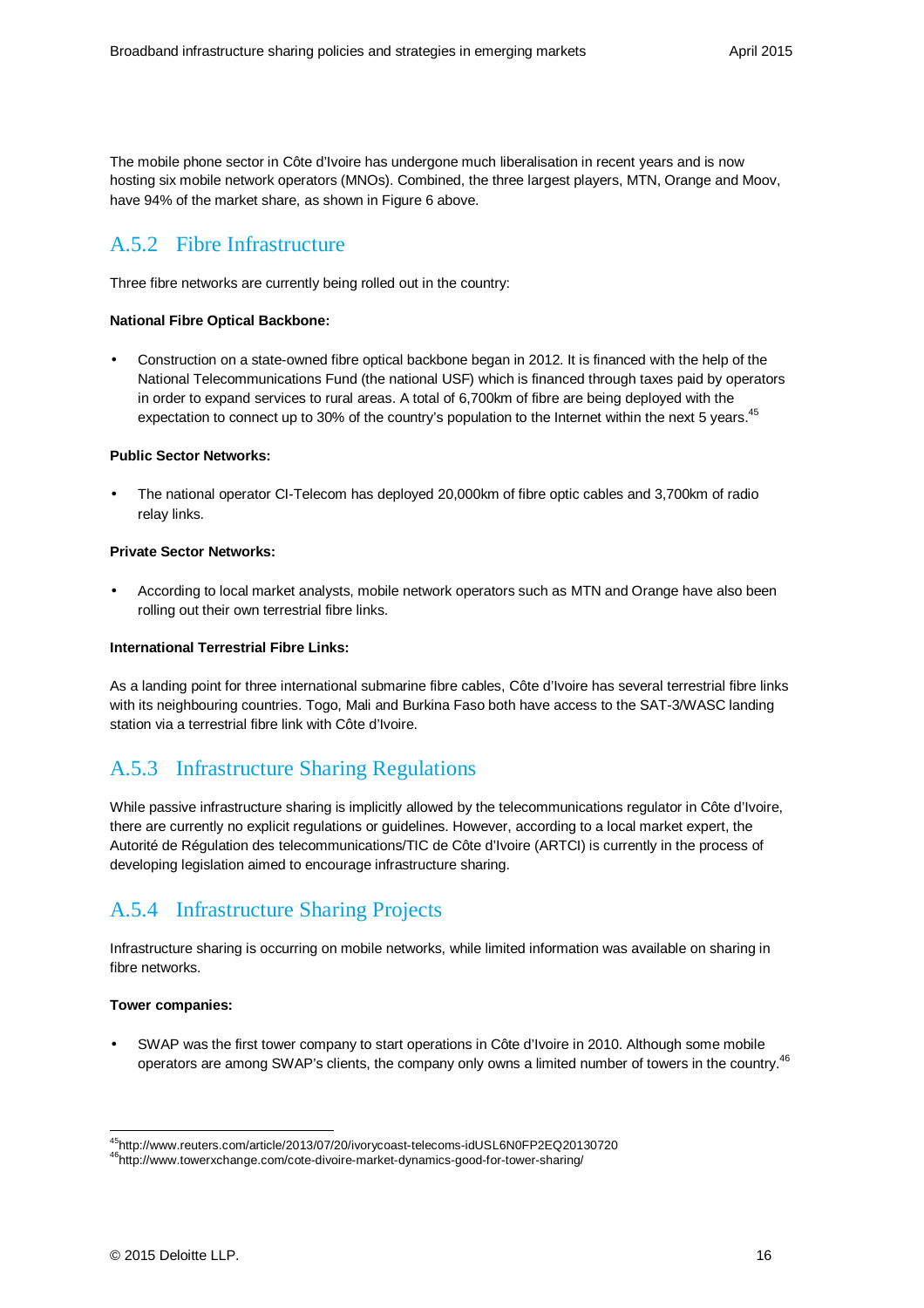- In 2012, IHS acquired 931 towers from MTN which it will lease back to the operator. IHS will provide full management services for these towers and they will be available to be shared with other operators.<sup>47</sup>
- Orange also entered a deal with IHS Africa in 2013. The deal involved 2,000 of Orange's towers in Côte d'Ivoire and Cameroon. However, unlike MTN, Orange did not sell its towers to IHS but merely signed over their operation to the tower company.<sup>48</sup>

# A.6 Mozambique<sup>49</sup>

### A.6.1 Market Summary

Mobile penetration in Mozambique stands at 48%, marginally below African average. Further statistics of the telecom market in Mozambique can be found in Table 11 below. Table 12 summarises the main market players.

#### **Table 11: Mozambique Market Statistics, 2014**

|                                  |                   | Penetration (as a % of population) |
|----------------------------------|-------------------|------------------------------------|
| Population                       | 26.2m             |                                    |
| Mobile Subscriptions (SIM cards) | 12.7 <sub>m</sub> | 48%                                |
| Internet Users                   | 1.7 <sub>m</sub>  | 6.5%                               |
| Broadband Subscriptions, mobile  | 1.4m              | 5.3%                               |
| Broadband Subscriptions, fixed   | 0.02 <sub>m</sub> | $< 0.1\%$                          |
| International Submarine Cables   |                   |                                    |

Source: Budde Report Mozambique 2013, World Bank, GSMA

#### **Table 12: Mozambique Market Players, 2014**

| <b>Mobile Operators</b> | 3  | mCel<br>Vodacom<br>Movitel                                   |
|-------------------------|----|--------------------------------------------------------------|
| <b>Fixed Operators</b>  |    | Telecomunições de<br>Moçambique (TDM)                        |
| <b>ISPs</b>             | 18 | Including:<br><b>TDM/Teledata</b><br><b>NetCabo</b><br>Intra |

Source: Budde Report Mozambique 2013

The state-owned company, Telecomunições de Moçambique (TDM), started operations in 1992 and is the only operator in the country's fixed-line market. The number of fixed lines in service peaked in 2001 and has been declining ever since. While in 2008 the government announced plan to award a second fixed licence, as of today TDM remains the sole player.

Three mobile operators are active in Mozambique. mCel, the mobile subsidiary of TDM, remains the largest player in the market with a market share of 43%.The entry of Vodacom in 2003 first introduced competition into the market while the third operator Movitel (Viettel) entered the market in 2012 and has since managed to capture a market share of 25%.

<sup>-</sup><sup>47</sup>https://www.mtn.com/PressOffice/in-the-media/Pages/FullContent.aspx?pid=176

<sup>48</sup>http://www.orange.com/en/press/press-releases/press-releases-2013/Orange-and-IHS-sign-tower-leasing-agreement-toimprove-mobile-networks-in-Cote-d-Ivoire-and-Cameroon

<sup>49</sup> Source unless noted otherwise: Mozambique- Telecoms, Mobile and Broadband – Market Insights, Statistics and Forecasts 2013, BuddeCom Reports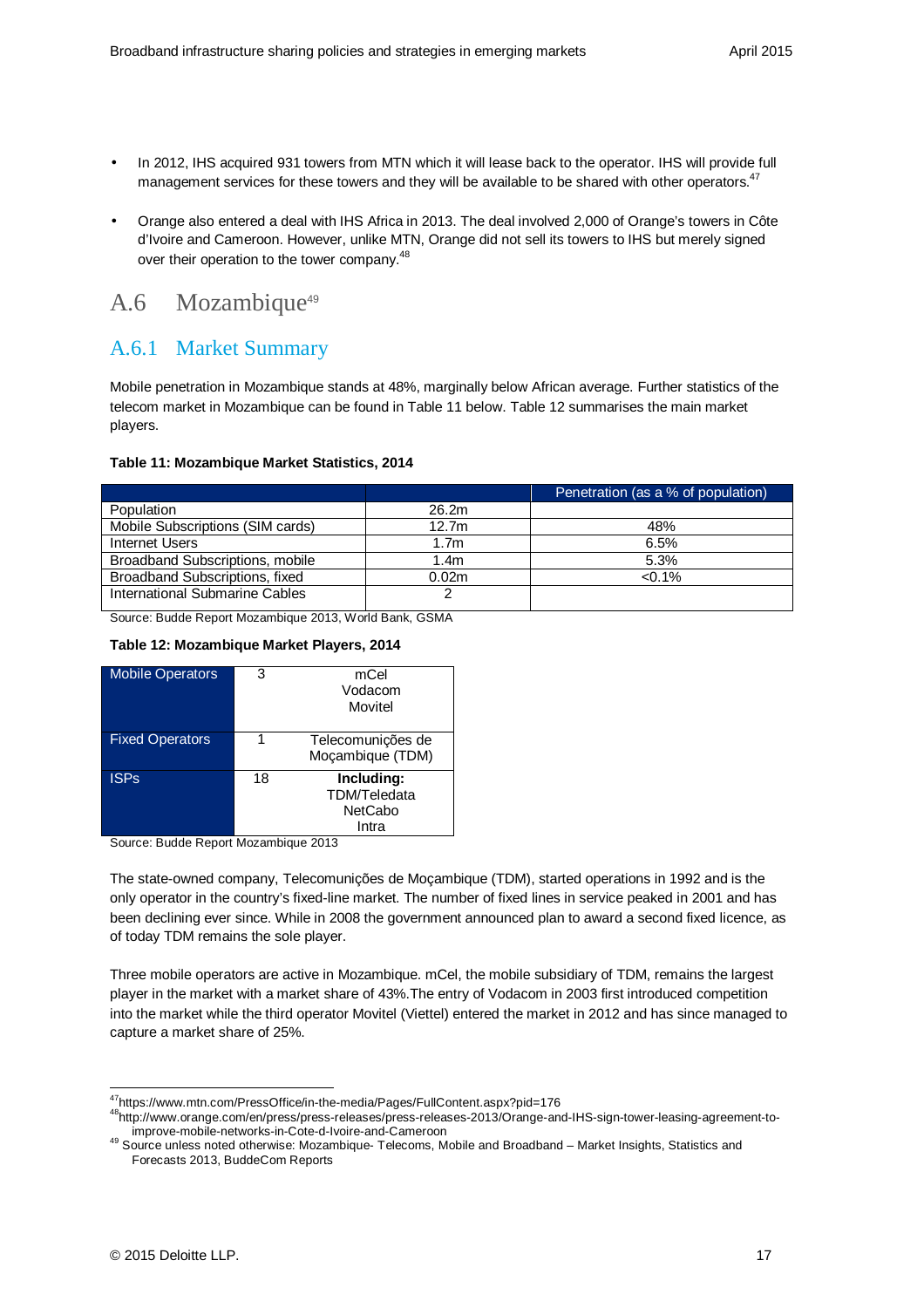#### **Figure 8: Mozambique Mobile Market Shares, 2014**



Source: GSMA

### A.6.2 Fibre Infrastructure

In addition to TDM's fixed line network, private-sector operators, in particular Movitel, are currently in the process of rolling out fibre backbone networks to meet the growing demand for data services.

#### **Public Sector Networks:**

• TDM started rolling out a national fibre optic backbone in 2006, connecting all 10 provincial capitals. Although the construction of the network has been completed, there are reported network interruptions of an average of 180 hours per month.<sup>50</sup>

#### **Private Sector Networks:**

- Vodacom has its own microwave backbone, linking most main cities. It also rolled out a fibre optic network in Maputo and is planning to roll out its own national fibre backbone.
- By 2014, Movitel had a national fibre network of over 25,000km, connecting 105 of the country's 128 districts. The operator claims that its network represents 70% of Mozambique's total fibre network and 50% of all mobile towers.

#### **International Terrestrial Fibre Links:**

- South Africa's state-owned fibre company, InfraCo, completed a fibre link with Mozambique in 2009.
- Zimbabwe and Malawi have also rolled out fibre links across the border to Mozambique in order to access global connectivity through the international submarine fibre optic cables landing in Mozambique.

## A.6.3 Infrastructure Sharing Regulations

The Basic Telecommunications Law of 2004 was revised by the government in 2013. According to local market experts, the revision of the law included measures which are intended to help operators to share network infrastructure. The objective is to reduce costs of investment in rolling-out telecom networks and expanding coverage. However, limited information is publicly available on this legislation.

<sup>&</sup>lt;sup>50</sup> OECD Investment Policy, Policy Reviews: Mozambique 2013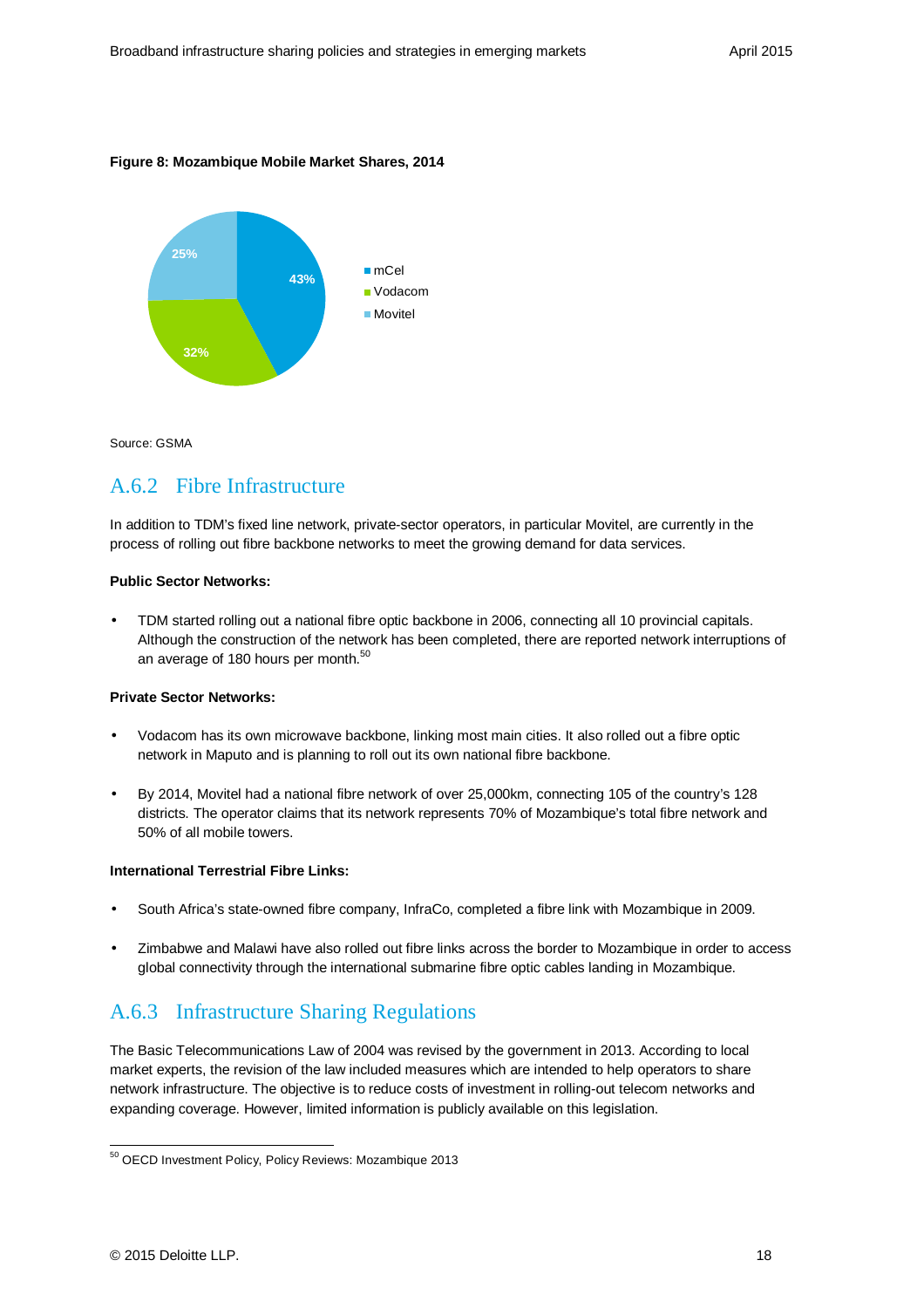While this suggests that regulatory agency of Mozambique, the InstitutoNaçional das Comunicações de Moçambique (INCM), encourages network operators to share telecommunication infrastructure, the details of these policies are not clear.

# A.7 India

### A.7.1 Market Summary<sup>51</sup>

With over 900m subscriptions, India is the second largest mobile market in the world. The country also has 200m internet users, a number which not only includes subscribers but also people accessing the Internet from their work or cyber cafes. Table 13 summarises key statistics of the Indian telecom market and Table 14 provides an overview of the market players.

#### **Table 13: India Market Statistics, 2014**

|                                  |                  | Penetration (as a % of population) |
|----------------------------------|------------------|------------------------------------|
| Population                       | 1.23b            |                                    |
| Mobile Subscriptions (SIM cards) | 904.5m           | 74%                                |
| Internet Users                   | 200 <sub>m</sub> | 16%                                |
| Broadband Subscriptions, mobile  | 78.5m            | 6.4%                               |
| Broadband Subscriptions, fixed   | 14.9m            | 1.2%                               |
| International Submarine Cables   | 9                |                                    |

Source: Budde Report India 2014, GSMA

#### **Table 14: India Market Players, 2014**

| <b>Mobile Operators</b> | 13     | Including:                     |
|-------------------------|--------|--------------------------------|
|                         |        | <b>Bharti Airtel</b>           |
|                         |        | Vodafone                       |
|                         |        | <b>Reliance Communications</b> |
|                         |        | Idea Cellular                  |
|                         |        | <b>BSNL</b>                    |
|                         |        | Aircel                         |
|                         |        | Tata DOCOMO                    |
|                         |        | Uninor                         |
| <b>Fixed Operators</b>  | 8      | <b>Including</b>               |
|                         |        | <b>BSNL</b> (state-owned)      |
|                         |        | MTNL (state-owned)             |
|                         |        | <b>Bharti Airtel</b>           |
| <b>ISPs</b>             | $150+$ | Including:                     |
|                         |        | <b>BSNL</b>                    |
|                         |        | <b>MTNL</b>                    |
|                         |        | <b>Bharti Airtel</b>           |

Source: Budde Report India 2014

The fixed-line market is dominated by two state-owned telcos, BSNL and MTNL, which held almost 80% of the market share in 2013. While MTNL is designated to operate in Delhi and Mumbai exclusively, BSNL covers the rest of India, excluding those two cities.

Although there are over 150 operational ISPs in the market, by 2013 the five leading ISPs (BSNL, Reliance, MTNL, Bharti Airtel and Hathway Cable and Datacom) were controlling close to 90% of the Internet market. BSNL alone had at 60% market share.<sup>52</sup>

The mobile market in India has 13 MNOs. With 23%, Bharti Airtel has the largest market share, followed by Vodafone, Idea and reliance. A detailed distribution of the mobile market shares can be seen in Figure 9.

<sup>-</sup><sup>51</sup> Source unless noted otherwise: India – Major Telecommunications Operators 2014, Buddecom Reports

<sup>52</sup> Open Government Data (OGD) Platform India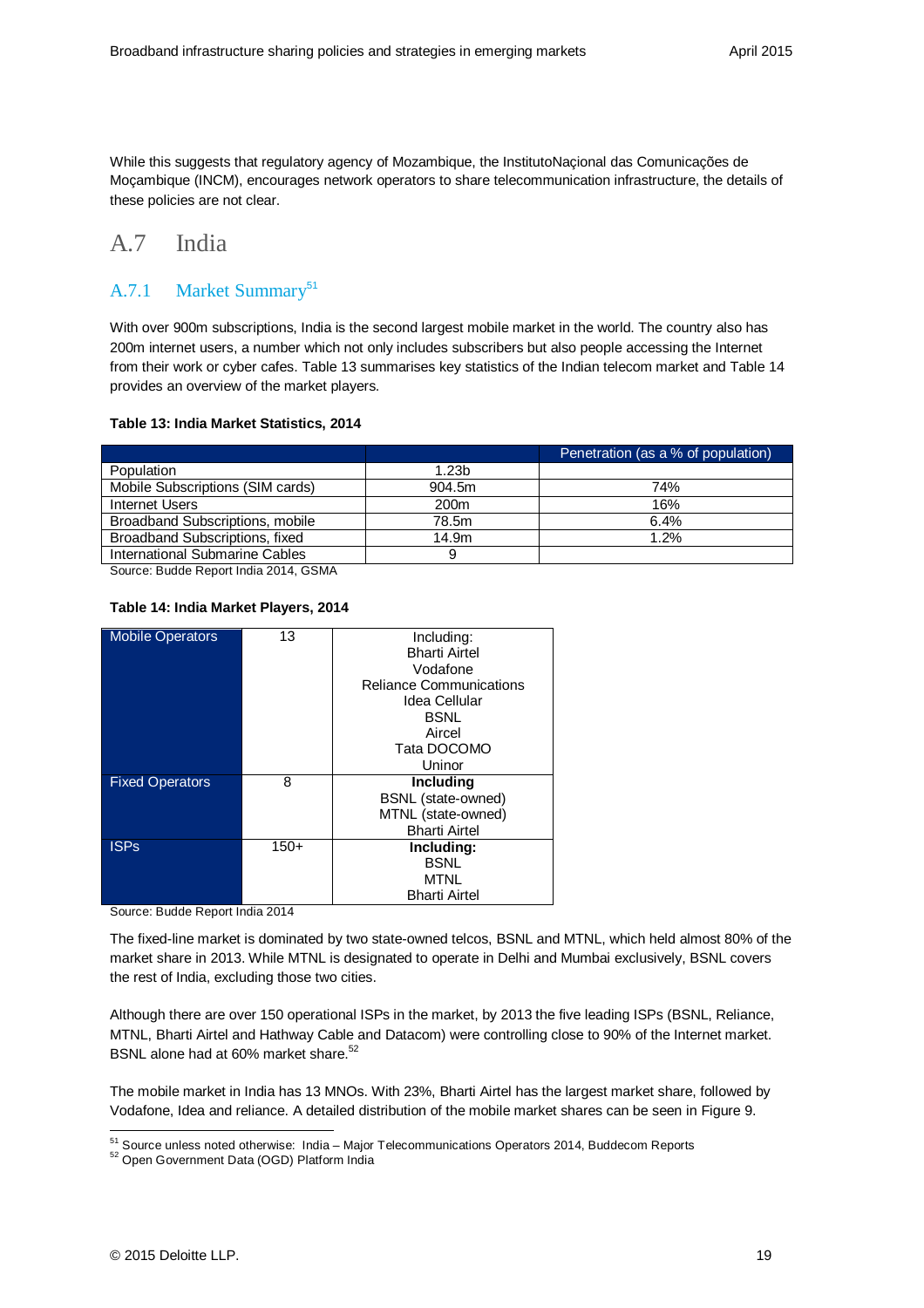A decision by the Supreme Court in 2012 to cancel all 2G licenses that were awarded in 2008 resulted in a decline in competition and an increase in uncertainty in the market. As a result, the subscription base decreased by 8% between June 2012 and the end of 2012. By 2014, however, the market had recovered and exceeds pre-2012 levels.<sup>53</sup>



#### **Figure 9: India Fixed-line Market Shares, 2014 Figure 10: India Mobile Market Shares 2014**

## A.7.2 Fibre Infrastructure

While much of the early infrastructure was rolled out by the state-owned telcos, many private sector companies have also been building their own networks in recent years. Additionally, in 2012 the government announced that it intends to build a national optical fibre network.

#### **National Optical Fibre Network (NOFN):**

• The government announced a plan to roll-out a national network involving over 500,000km of fibre, expanding connectivity into rural areas. However, construction has not started yet.<sup>54</sup>

#### **Public Sector Networks:**

- India's incumbent national fixed-line operator BSNL has the country's largest fibre optic network, spanning over 600,000km. The company has not yet negotiated any fibre sharing agreements for its network.<sup>55</sup>
- RailTel (100%-owned by Indian Railways) has built a nationwide broadband network by laying fibre optic cable along its 62,000km of railway tracks. The company leases capacity on its network to telecom operators.<sup>5</sup>
- PowerGrid, one of India's main electricity providers, has deployed an optical fibre network of almost 30,000km on its power transmission lines.<sup>57</sup> Major users of the network include Bharti, BSNL and VSNL (Tata).
- GAILTEL, the telecom arm of the Gas Authority of India (GAIL), a state-owned enterprise, has deployed a network of around13,000km along its gas pipelines, connecting 150 towns and cities. The company

<sup>-</sup> $53$  India – Major Telecommunications Operators 2014, Buddecom Reports

<sup>54</sup>http://www.bbnl.nic.in/content/page/national-optical-fibre-networknofn.php

<sup>55</sup> India – Major Telecommunications Operators 2014, Buddecom Reports

<sup>56</sup>http://www.railtelindia.com/index.php?option=com\_content&view=article&id=50&Itemid=83&lang=en

<sup>57</sup>http://www.powergridindia.com/\_layouts/PowerGrid/User/ContentPage.aspx?PId=151&LangID=english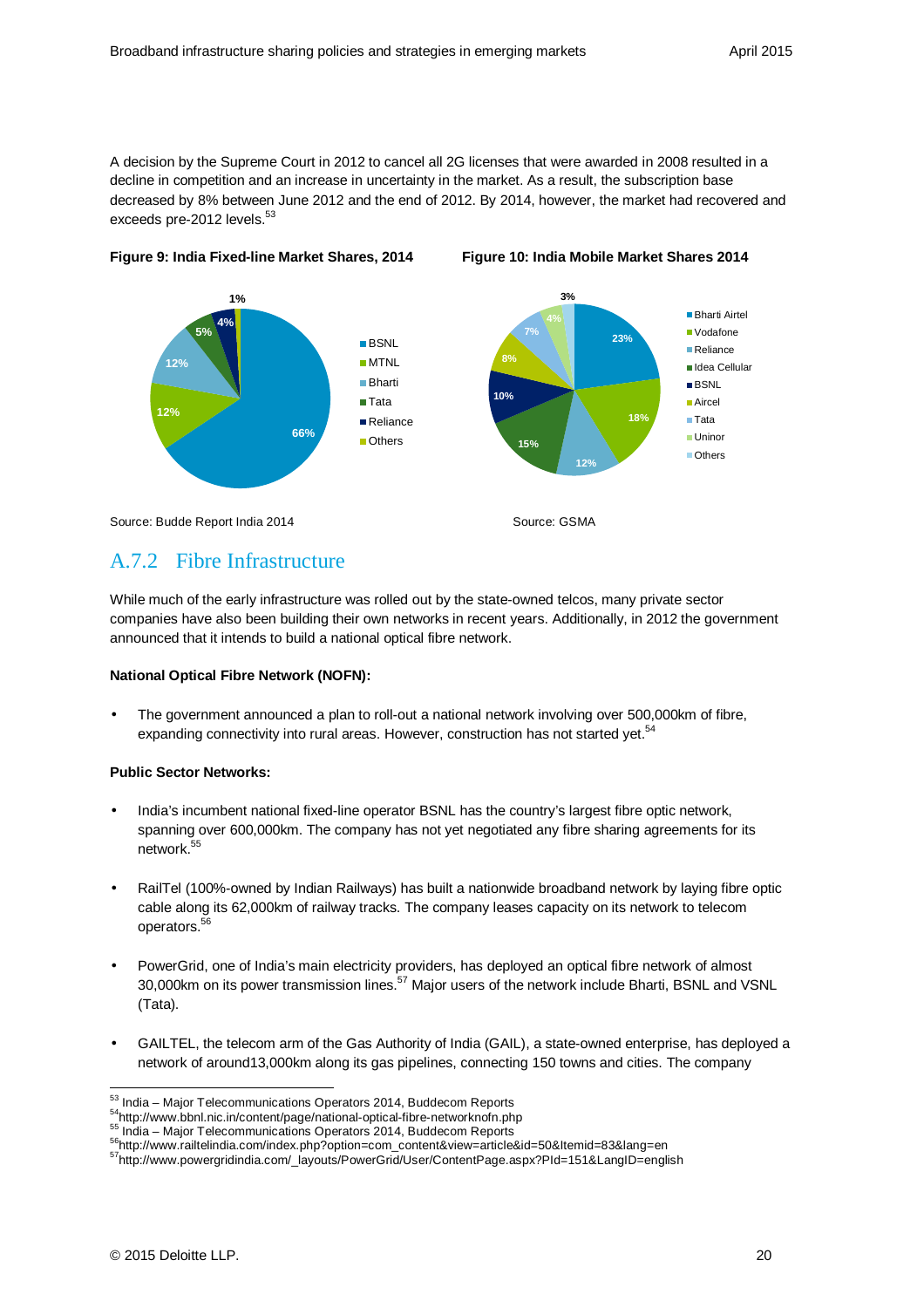leases dark fibre and duct space to telecom operators such as Vodafone, VSNL (Tata), Bharti Airtel and Idea Cellular.<sup>58</sup>

#### **Private Sector Networks:**

- Reliance Infocomm rolled out a fibre optic infrastructure, covering more than 110,000km and over 2,500 cities and towns.<sup>59</sup>
- Other operators such as Bharti Airtel and Tata Teleservices have also been rolling out their own fibre optic networks, which reach most of the country's major cities.

#### **International Terrestrial Fibre Links:**

While India's main international cable connections are via submarine cables, the country has also established some terrestrial fibre links with its neighbours.

- In July 2013, Bharti Airtel established a terrestrial fibre link with Bangladesh, providing an alternative international connection for Bangladesh, which currently only has access to one international submarine  $c$ able $60$
- While VSNL has installed a terrestrial cable link with Pakistan as early as 2006, continuous tensions in the region have prevented it from going live so far.<sup>61</sup>

# A.7.3 Infrastructure Sharing Regulations

### A.7.3.1 Before 2008

#### Infrastructure Provider, Category I:

Since 2000 private companies could be registered as Infrastructure Provider, Category I (IP-I) and as such could provide passive infrastructure such as dark fibre, rights of way, duct space and towers on agreed commercial terms and conditions. This encouraged a new business model, enabling the operation of tower companies and fibre businesses. Currently, there are close to 450 Infrastructure Providers in India.<sup>62</sup>

#### Unified Access Service Licences (UASL):

India implemented a unified licencing regime covering both, fixed and mobile operators in 2003. According to clause 33 of the Unified Access Service Licence, all licenced operators are allowed to share passive network infrastructure. $^{63}$  This includes infrastructures such as buildings, towers and dark fibre. $^{64}$ 

### A.7.3.2 After 2008

Although permitted through the licences, only about 25% of all sites were shared in 2007.<sup>65</sup> As a result of the high growth levels that the telecom sector was experiencing, the Telecom Regulatory Authority of India (TRAI) introduced advanced sharing provisions in 2008, which introduced active sharing and provided financial

<sup>&</sup>lt;sup>58</sup>http://www.gailonline.com/

<sup>&</sup>lt;sup>59</sup> India – Major Telecommunications Operators 2014, Buddecom Reports

<sup>&</sup>lt;sup>60</sup>http://www.telegeography.com/products/commsupdate/articles/2013/07/23/bharti-airtels-india-bangladesh-fibre-link-goeslive/

<sup>&</sup>lt;sup>61</sup> India – Telecommunications Infrastructure and Forecasts 2014, Buddecom Report

<sup>62</sup>http://www.dot.gov.in/carrier-services/infrastructure-provider

<sup>&</sup>lt;sup>63</sup>http://cis-india.org/telecom/resources/govt-policy-and-guidelines

<sup>&</sup>lt;sup>64</sup> License Agreement for Provision of Unified Access Services

<sup>&</sup>lt;sup>65</sup> Recommendations on Infrastructure Sharing - TRAI India 2007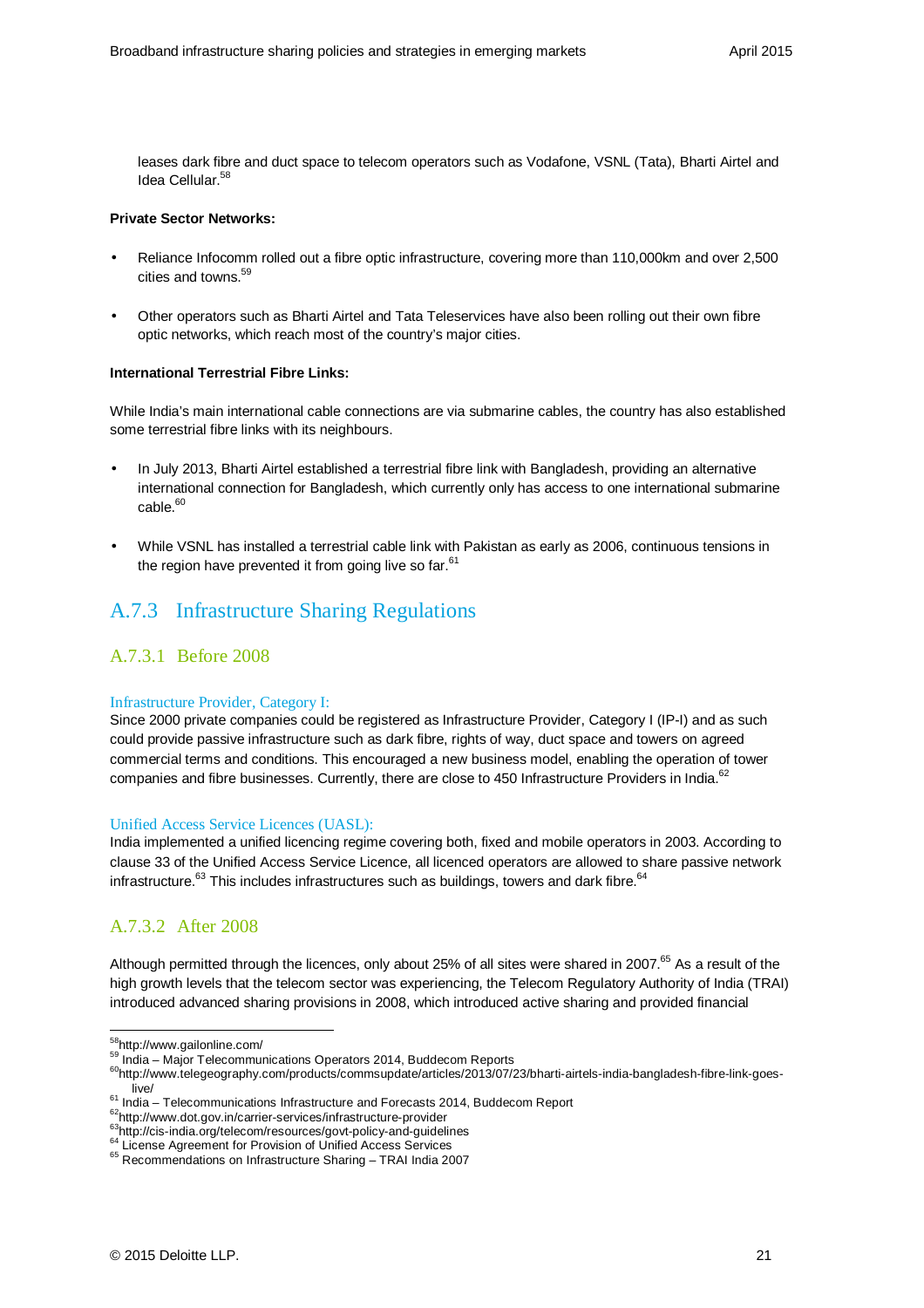incentives for sharing. The overall goals of the guidelines included a reduction of input costs for telecom access providers, facilitating reduced tariffs and increasing teledensity in rural areas. The main provisions made by the guidelines are the following:<sup>66</sup>

- Service Providers may share passive infrastructure in accordance with the existing provisions in the licenses of UASL.
- Active Infrastructure Sharing is permitted in relation to antennas, feeder cables, node Bs, and RAN and transmission systems.
- Sharing of allocated spectrum is not permitted.

The guidelines also introduce financial incentives for infrastructure sharing: in urban areas, state governments have to charge the same amount for setting up shared towers (irrespective of the number of service providers sharing) as for unshared towers. In rural areas, subsidies are provided for Service Providers or Infrastructure Providers who set up sites (towers) for sharing.

# A.7.4 Infrastructure Sharing Projects

Due to a favourable regulatory environment, which allowed private companies to offer passive infrastructure for sharing on commercial terms as early as 2000, India has successfully seen many projects that involved the sharing of passive infrastructure such as towers and fibre networks.

#### **Tower companies:**

With 365,000 towers in 2012 and a tenancy ratio of 2.4 (meaning on average each tower hosts the equipment of 2.4 operators) India hosts one the world's largest tower sharing markets. Since the policy change initiated by the TRAI in 2007, there has been an increased number in sharing agreements:<sup>67</sup>

- Merging their tower assets in 2007, India's three leading MNOs, Bharti Airtel, Vodafone and Idea Cellular, formed a joint venture to create an independent tower company. Indus Tower offers its portfolio of over 100,000 shared towers on a non-discriminatory basis to other telecom operators.<sup>68</sup>
- After the separation of the tower assets owned by Reliance Communications in 2007, Reliance Infratel operates as an independent tower company with a portfolio of over 50,000 towers. The company holds an IP-I license and is the only tower company in India not created through mergers and acquisitions.<sup>69</sup>

<sup>66</sup>http://pib.nic.in/newsite/erelease.aspx?relid=37053

 $67$  The Rise of the Tower Business – AT Kearney

<sup>&</sup>lt;sup>68</sup> India – Telecommunications Infrastructure and Forecasts 2014, Buddecom Reports

<sup>69</sup>http://www.rcom.co.in/Rcom/aboutus/overview/overview\_infra.html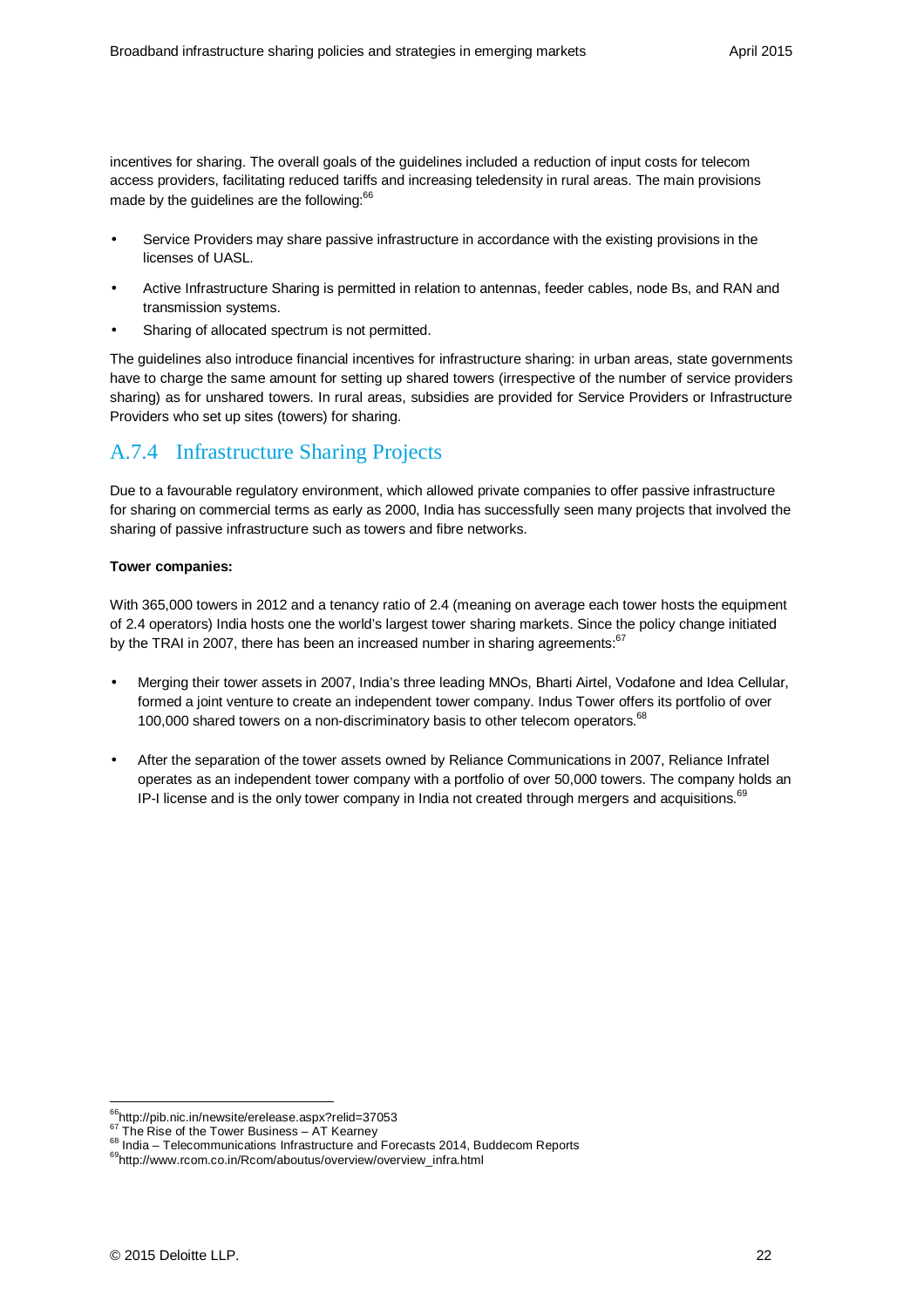

#### **Figure 11: Estimated number of towers managed by tower companies in India, 2014**

Source: Towerxchange

#### **Fibre optic business:**

It is also common practice among India's operators to lease capacity on other operators' fibre backbones:

- In 2004 VSNL (now Tata) paid Bharti Group INR5bn to lease around 100,000km of its long distance fibre backbone for an estimated period of 15 years.<sup>70</sup>
- As part of a series of sharing agreements and its efforts to rollout a 4G network, the operator RelianceJioInfocomm signed a deal with Reliance Communications in April 2014 allowing it to lease optical fibre cable within major cities.<sup>71</sup>
- State-enterprises such as the Indian Railways, the Gas Authority of India and India's electricity provider PowerGrid lease capacity on their fibre networks which they have rolled out along their rail tracks, pipelines and electricity networks to telecom operators.

#### **Government-led:**

• In 2012, the government announced plans to provide rural areas with high-speed broadband by rolling out 500,000km of fibre, which upon completion would be shared under an open-access model with other telecom operators. For the establishment and the management of the National Optical Fibre Network (NOFN), the government set up Bharat Broadband Network Limited as a Special Purpose Vehicle  $(SPV)$ .<sup>72</sup>

When completed, the NOFN will connect all of India's 250,000 gram panchayats (self-administered units at the village level) which are currently underserved by the existing fibre backbone. This will be achieved by sharing existing fibre infrastructure of private sector undertakings (PSU) such BSNL, Railtel and Power Grid and by deploying additional fibre, where necessary.

 $\frac{70}{10}$  India – Telecommunications Infrastructure and Forecasts 2014, Buddecom Reports <sup>71</sup> Ibid

<sup>72</sup>http://www.bbnl.nic.in/content/page/national-optical-fibre-networknofn.php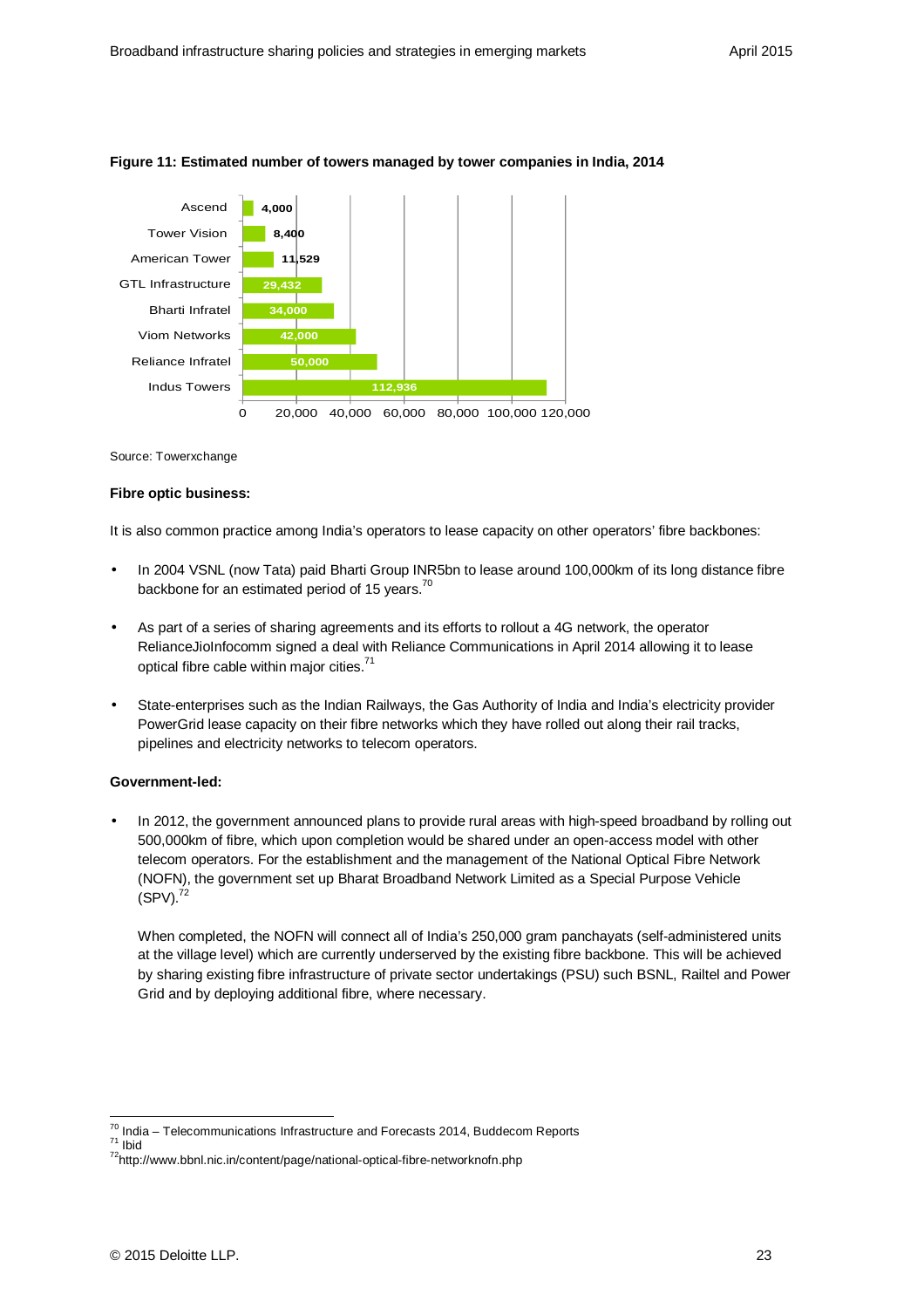# A.8 Indonesia<sup>73</sup>

### A.8.1 Market Summary

Indonesia is one of the largest telecommunication markets in the world having surpassed the 300m mobile subscription mark in 2014. Additional statistics on the market can be found in Table 15.

#### **Table 15: Indonesia Market Statistics, 2014**

|                                  |                  | Penetration (as a % of population) |
|----------------------------------|------------------|------------------------------------|
| Population                       | 251.3m           |                                    |
| Mobile Subscriptions (SIM cards) | 314.9m           | 125%                               |
| Internet Users                   | 53.9m            | <b>21%</b>                         |
| Broadband Subscriptions, mobile  | 85 <sub>m</sub>  | 34%                                |
| Broadband Subscriptions, fixed   | 5.5 <sub>m</sub> | 2.2%                               |
| International Submarine Cables   | 5                |                                    |

Source: Budde Report Indonesia, GSMA

#### **Table 16: Indonesia Market Players, 2014**

| <b>Mobile Operators</b> | 6      | Telkomsel               |
|-------------------------|--------|-------------------------|
|                         |        | XL (Axiata)             |
|                         |        | Indosat (Ooredoo)       |
|                         |        | 3 (Hutchison)           |
|                         |        | Smartfren               |
|                         |        | Ceria                   |
| <b>Fixed Operators</b>  | $3+$   | Including:              |
|                         |        | PT Telkom               |
|                         |        | PT Indosat              |
|                         |        | PT Bakrie Telecom       |
| <b>ISPs</b>             | $150+$ | Including:              |
|                         |        | Indonesia Online Access |
|                         |        | IndosatNet              |
|                         |        | Telkom Net              |
|                         |        | Wasantara Net           |
|                         |        |                         |

Source: Budde Report Indonesia

The fixed-line market in Indonesia has three major operators. The incumbent PT Telkom held almost 70% of the market share in 2012. Although partially privatised in the 1990s, the government still retains shares in both PT Telkom (over 50%) and PT Indosat.

Due to increasing mobile penetration, demand for fixed-line telephone services has been declining. Fixed operators such as PT Telkom are now increasingly focusing on broadband services as an alternative source of revenue.

The mobile telecommunications market has 6 MNOs and Telkomsel, with a 43% market share, is the largest player, followed by Axiata and Indosat. The number of subscriptions grew by around 10% in 2013 and, as smartphones are becoming more wide-spread, demand for mobile broadband is also growing rapidly. After having been delayed four times, an auction in 2013 released more 3G spectrum for mobile broadband.

<sup>-</sup> $^{73}$  Unless noted otherwise: Indonesia – Telecoms, Mobile, Broadband and Forecasts 2013, Buddecom Report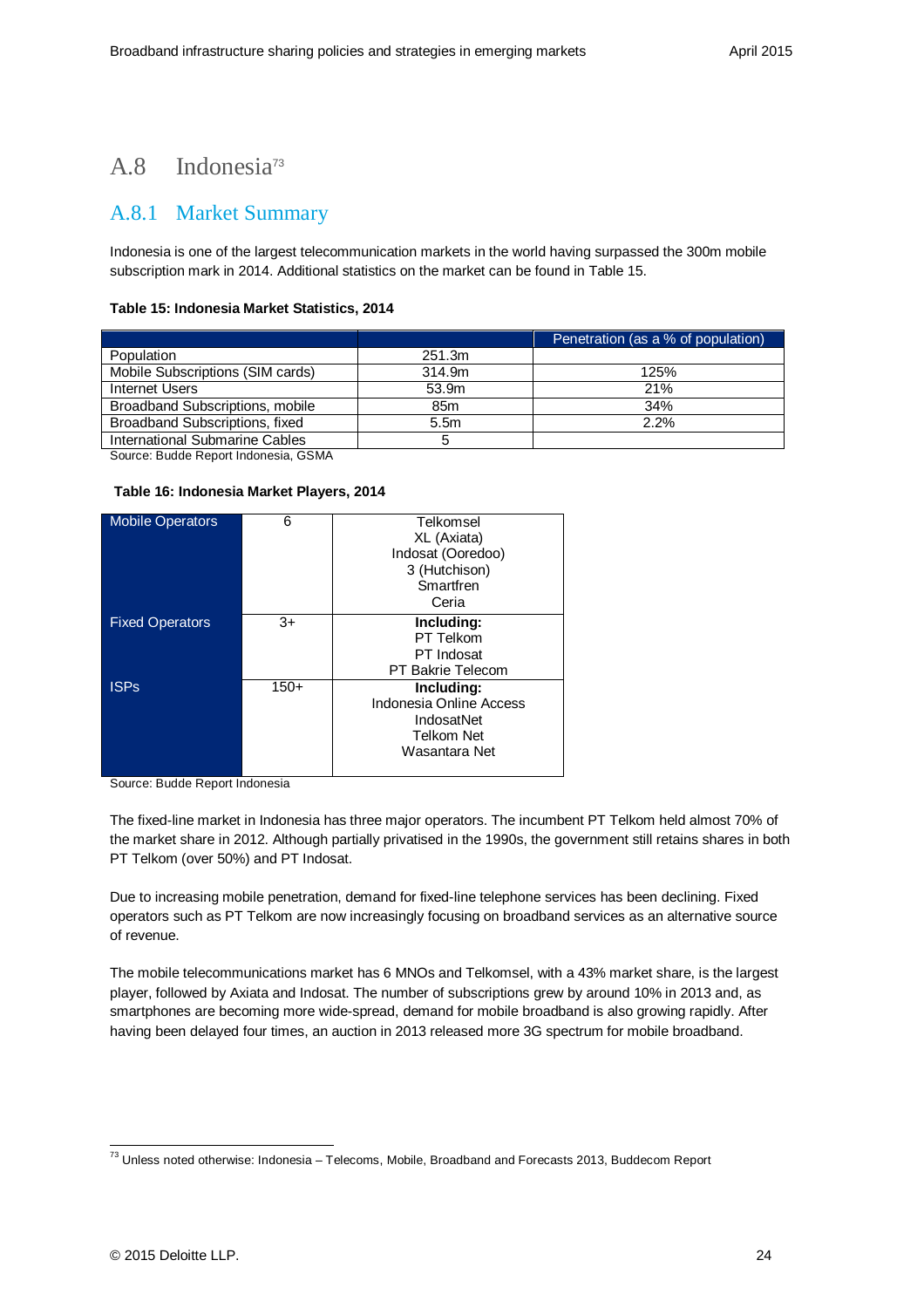#### **Figure 12: Indonesia Mobile Market Shares, 2014**



Source: GSMA

### A.8.2 Fibre Infrastructure

With over 900 inhabited islands spread over a vast area, Indonesia's efforts in rolling out a national fibre backbone are affected by complex geographical challenges. Besides terrestrial fibre cables, the national backbone network also relies on submarine cables connecting the islands. Until recently, infrastructure development has mainly focused on the Western provinces.

#### **Palapa Ring Project:**

• A PPP between the government and three telcos (PT Telkom, PT Indosat and PT Bakre Telecom), this project involves six fibre rings connecting 33 of Indonesia's 34 provinces. The main focus is to provide Indonesia's eastern parts with access to telecommunications. So far, one of the rings (Nusa Tenggara) has been completed. Another ring is currently in the tendering process.

#### **Public Sector Networks:**

• PT Telkom's Jasuka Project, initiated in 2005, saw the development of the first three of Telkom's plan of eight fibre rings, connecting Sumatra, Java, Kalimantan and Sulawesi.

#### **Private Sector Networks:**

- Power Telecom, a provider of dark fibre infrastructure in Indonesia, has rolled out a network on the island of Java (population: 170m) connecting Bandung, Greater Jakarta and Surabaya. Power Telecom has leasing agreements for its backbone capacity with several operators.
- NTT Indonesia, a subsidiary of Japan's NTT Com, became the first foreign carrier in 2011 to operate its own fibre network in Indonesia, focusing largely on industrial parks in Jakarta.<sup>74</sup>

#### **International Terrestrial Fibre Links:**

Since Indonesia is a nation consisting of islands, it does not have any international terrestrial fibre links. Its international connection relies solely on submarine cables. Indonesia's main connections are with Australia, Singapore, Thailand, Japan and Western Europe (SEA-ME-WE 4 cable).

<sup>&</sup>lt;sup>74</sup>http://www.ntt.com/aboutus\_e/news/data/20120305.html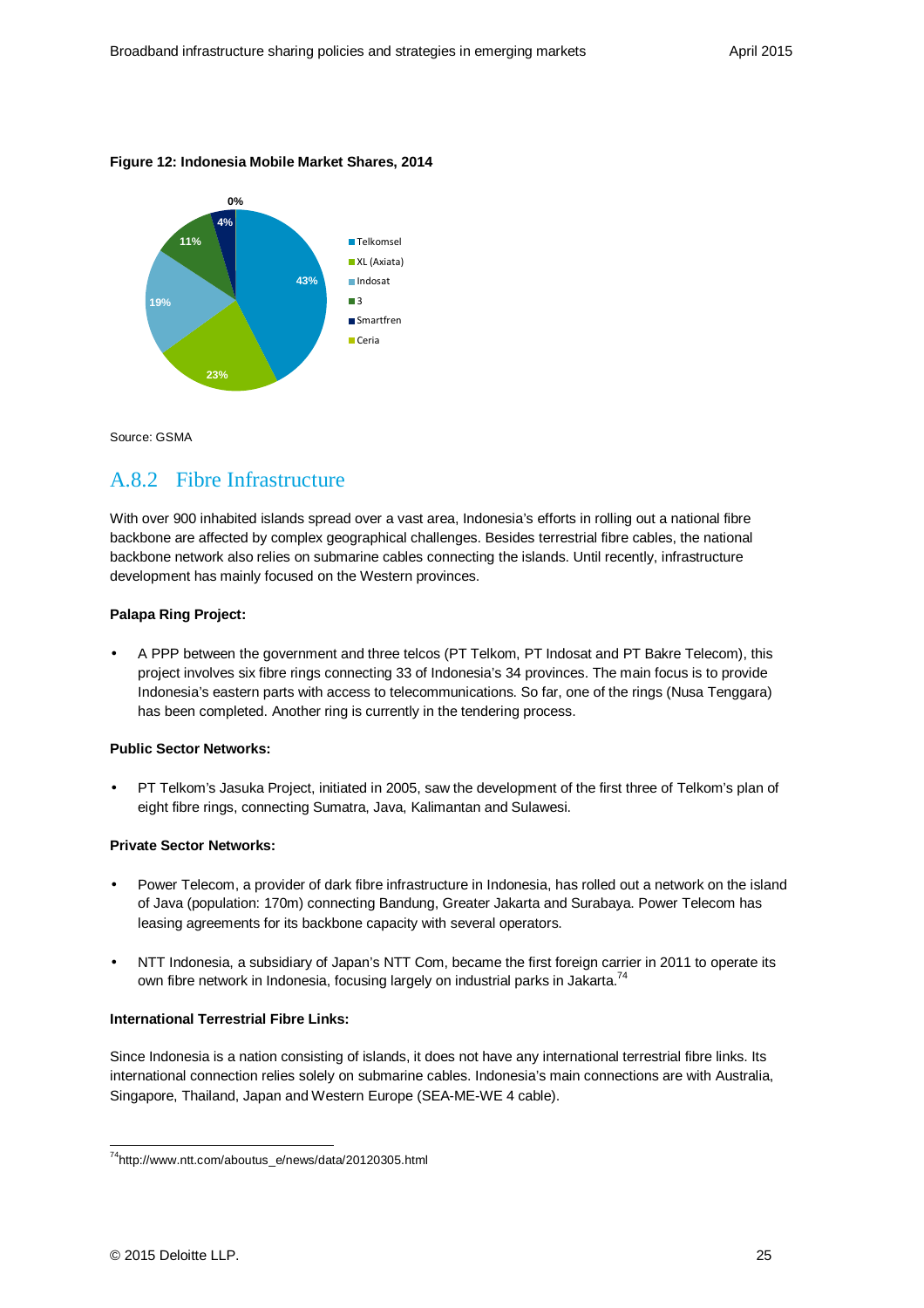# A.8.3 Infrastructure Sharing Regulations<sup>75</sup>

In Indonesia, the sharing of passive infrastructure, in particular the joint usage of towers, is permitted and encouraged by the regulator. In 2008, the Minister of Communication and Information Technology issued a "Guide for the Construction and Usage of Joint Tower of Telecommunication", whereby it suggests an open access principle for shared networks.

Furthermore, the guidelines attempt to protect competition by enforcing a "legal provision regarding the prohibition of monopoly practice and unhealthy business competition. "Hence, tower operators must provide transparent information on the availability of the capacity of their towers to potential tenants and tenancies must be awarded on a first come first serve basis.

The sharing of active network infrastructure and particularly RAN sharing is currently not permitted in Indonesia. As a result there are also no MVNOs operating in the country.<sup>76</sup>

# A.8.4 Infrastructure Sharing Projects

#### **Tower companies:**

- One of the major tower companies, Protelindo, acquired some 3,630 towers from MNO Hutchison in 2009. Protelindo currently owns and operates over 10,000 towers in Indonesia.<sup>77</sup>
- In 2012, Indonesia's second major tower company, PT Tower Bersama Infrastructure, signed a sale-andleaseback deal with telecom provider Indosat involving 2,500 towers. Indosat entered a lease agreement for a period of at least 10 years.<sup>78</sup>

#### **Public Private Partnership (PPP):**

Indonesia's largest infrastructure sharing project up to date, the Palapa Ring Project, started out as a consortium of 9 operators in 2005 and is still under construction:<sup>79</sup>

- **Objectives:** The project was part of the government's plan to increase telecommunication penetration, especially in rural areas and Eastern Indonesia, where infrastructure remained underdeveloped.
- **Plan:** Once completed, the network is to provide internet services to over 40,000 villages, connecting 33 out of 34 provinces with an estimated 35,280km of submarine and 21,807km of terrestrial fibre optic cable. The project involves the construction of six interconnected fibre optic rings on the main island groups – Sumatra, Java, Kalimantan, Bali and Nusa Tenggara, Sulawesi and Papua. The rings and their distance are listed in Table 17 below.
- **Commercial Developments:** By 2009, almost all companies except for PT Telkom, PT Indosat and PT Bakrie Telekom had pulled out of the project, forcing the government to fund the project with the use of funds from the USO.

<sup>&</sup>lt;sup>75</sup> Source unless noted otherwise: "Guide for the Construction and Usage of Joint Tower of Telecommunication", Decree No. 2/2008

<sup>76</sup> http://www.towerxchange.com/an-introduction-to-the-thriving-tower-industry-in-indonesia/

<sup>&</sup>lt;sup>77</sup>AT Kearney – The rise of the tower business

<sup>78</sup>http://www.tower-bersama.com/investor.php?id\_cat=5&id\_content=18&id\_sub=25

<sup>79</sup> Indonesia – Key Statistics, Telecommunications Market, infrastructure, Regulatory Overview 2014, Buddecom Reports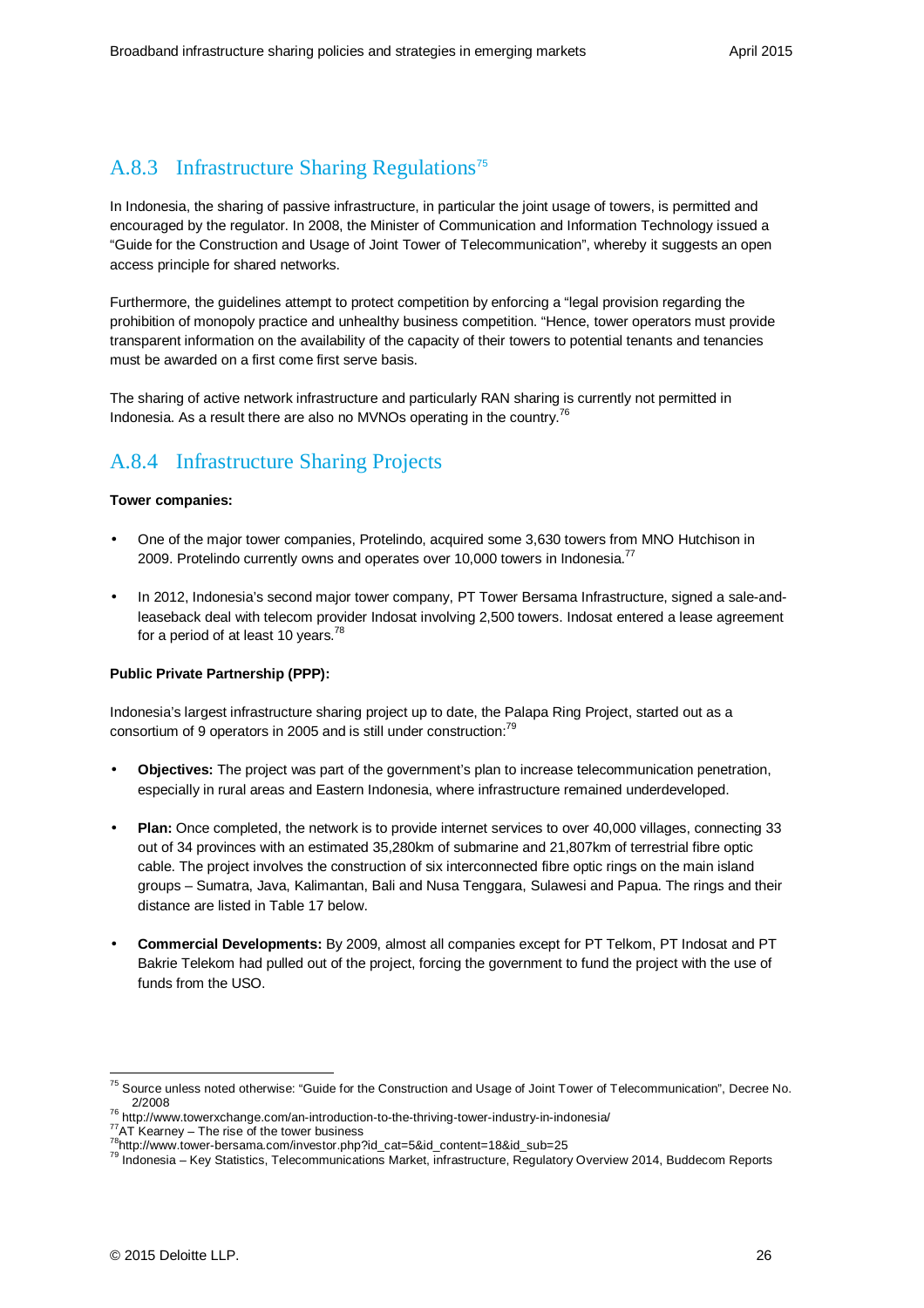• **Construction Developments:** Phase I was completed in 2013 (Bali and Nusa Tenggara Ring involving over 1,000km of fibre). Phase II (over 5,600km connecting the Eastern provinces of Manado and Papua) is currently in the tendering process and expected to be completed in two years.

#### **Table 17: Palapa Ring Project – specification of rings**

| No. | Name of Ring           | <b>Distance</b> |
|-----|------------------------|-----------------|
|     | Sumatra                | 6,891km         |
| 2   | Java                   | 8,178km         |
| 3   | Kalimantan             | 4,293km         |
| 4   | Sulawesi               | 5,422km         |
| 5   | Bali and Nusa Tenggara | 1,490km         |
| 6   | Manado - Papua         | 5,693km         |

Source: BuddeCom based on industry data

# A.9 Thailand

### A.9.1 Market Summary

Compared to the rest of South East Asia, Thailand's mobile broadband penetration rate of 79% is very high and demand for both fixed and mobile broadband services is also rising. Further statistics on the Thai telecommunications market and its market players can be found in Table 18 and Table 19 below.

#### **Table 18: Thailand Market Statistics, 2014**

|                                  |       | Penetration (as a % of population) |
|----------------------------------|-------|------------------------------------|
| Population                       | 67.1m |                                    |
| Mobile Subscriptions (SIM cards) | 92.7m | 138%                               |
| Broadband Subscriptions, mobile  | 53.5m | 79%                                |
| Broadband Subscriptions, fixed   | 4.9m  | 7.4%                               |
| International Submarine Cables   |       |                                    |

Source: Budde Report Thailand 2013, GSMA and World Bank

#### **Table 19: Thailand Market Players, 2014**

| <b>Mobile Operators</b> | 6  | AIS                            |
|-------------------------|----|--------------------------------|
|                         |    | DTAC (Telenor)                 |
|                         |    | My (CAT Telecom)               |
|                         |    | TOT                            |
|                         |    | <b>True Move</b>               |
|                         |    | WE PCT                         |
| <b>Fixed Operators</b>  | 3  | TOT Corp (state-owned)         |
|                         |    | <b>True Corp</b>               |
|                         |    | TT&T                           |
| <b>ISPs</b>             | 20 | Including:                     |
|                         |    | <b>CAT Telecom Public</b>      |
|                         |    | Jasmine Internet               |
|                         |    | <b>KSC Commercial Internet</b> |

Source: Budde Report Thailand 2013

Besides the state-owned operator TOT, Thailand's domestic fixed-line market has two more operators, True Corporation and TT&T. TOT has coverage for both the Bangkok Metropolitan Area (BMA) and the provinces. True Corp's market is only in the BMA and TT&T is providing services to all other areas.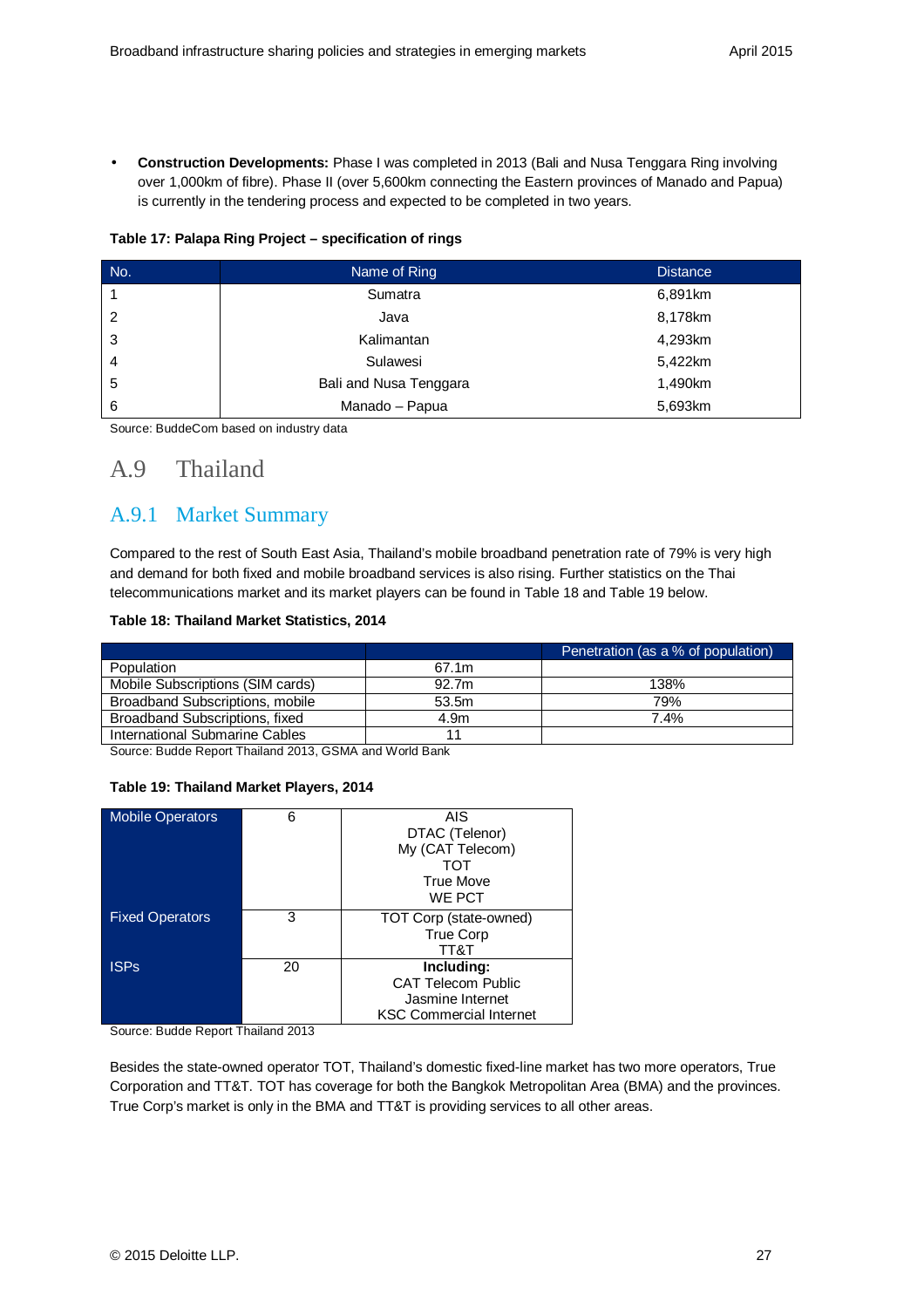Traditionally, international telephone services have been divided between two state-owned operators, TOT for all calls to neighbouring countries and CAT for all other international calls.<sup>80</sup>





Source: Budde Report Thailand 2013 Source: GSMA

There are 6 MNOs in the Thai mobile market and the three largest operators are AIS, DTAC and True Move. In December 2012, the first 3G licenses were awarded to the three leading MNOs. As a result from Q2 in 2013 to Q2 in 2014 3G connections more than tripled from 15m to 53.5m. $^{81}$ 

### A.9.2 Fixed Infrastructure

The deployment of fibre infrastructure in Thailand was initially led by state-owned operators TOT and CAT. Recognising the benefits of private sector investment, however, the regulator has devised a system that seeks to promote private investment: Private companies that are interested in rolling out infrastructure are given concessions by CAT and TOT and can enter Build-Transfer-Operate (BTO) agreements. Under these agreements, private companies have to transfer the ownership of their infrastructure to CAT/TOT upon completion. In return, they were given 25-30 years of exclusive operation of these networks.<sup>82</sup>

While the concession system ended with the state monopoly of TOT and CAT in 2001, the law still upheld the legitimacy of the existing BTO concessions. Many of these concessions are to run out in the coming years.

# A.9.3 Infrastructure Sharing Regulations

In 2009, the National Telecommunications Commission (now NBTC) published "Criteria and Procedures for Exercising Rights-of-way in Erecting Poles, Laying Ducts or Cables and Installing any Accessories for Providing Telecommunication Services". This document gave all telecom licensees the right to access any poles and ducts of public utility providers in order to deploy their fibre infrastructure. The utility provider is to charge an appropriate fee for the usage of their infrastructure and may restrict access on grounds of lack of capacity, safety standards or technical difficulties.<sup>83</sup>

In 2013 the Thai regulator passed regulations on infrastructure. According to market analysts, the regulations require infrastructure owners, essentially TOT and CAT, to make their mobile towers and fibre optic networks

<sup>-</sup><sup>80</sup> Thailand – Major Telecom Operators 2013, Buddecom Reports

 $^{81}$  GSMA

<sup>82 &</sup>quot;Telecom Regulatory and Policy Environment in Thailand", Thailand Development Institute

<sup>83</sup> World Bank Thailand MICT Broadband Study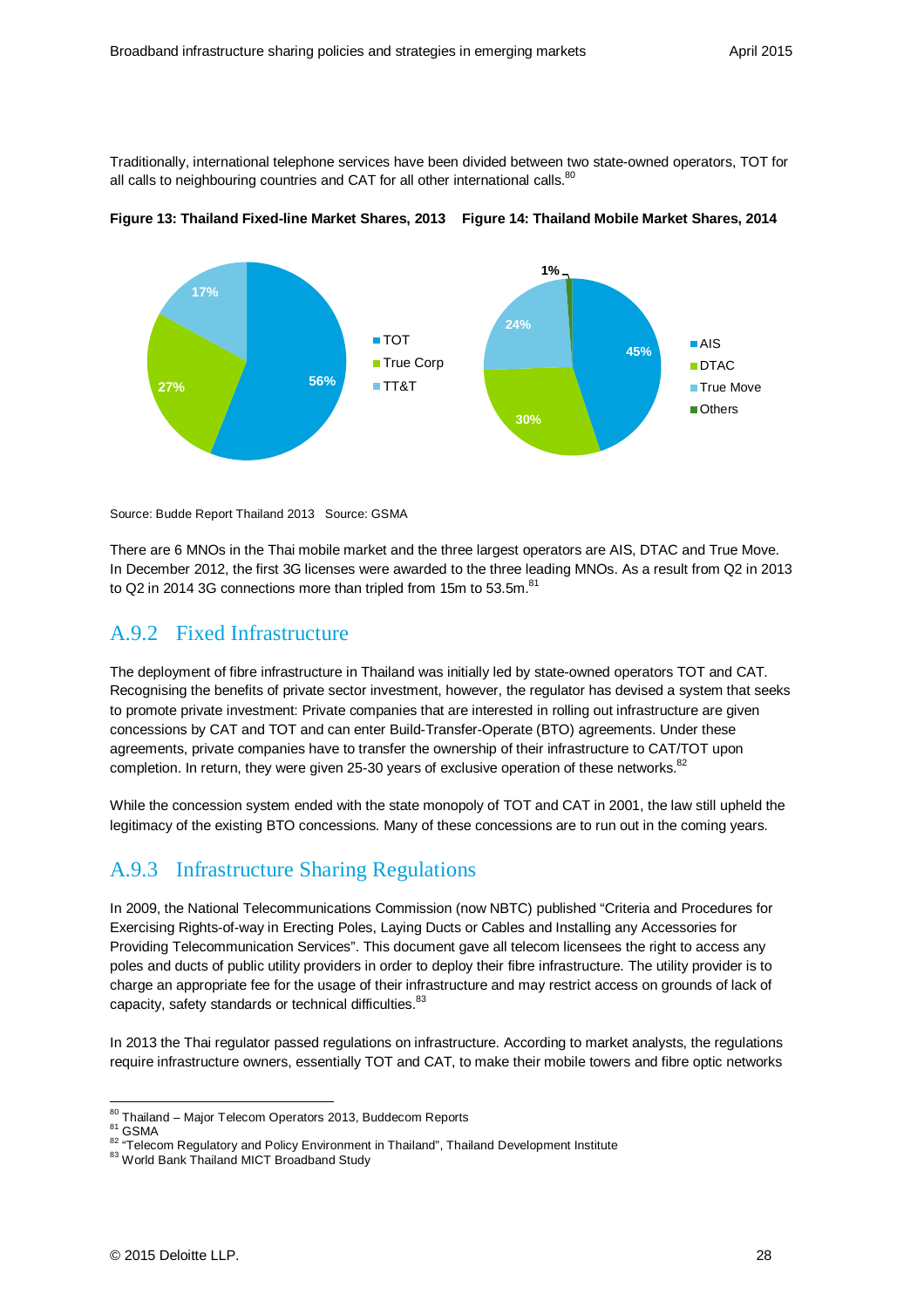available to other operators for sharing.<sup>84</sup> If compliance is voluntary, owners of key infrastructure will be given preferential pricing on licence fees.

The regulations allow the sharing of mobile infrastructure in three categories: site sharing, tower/mast sharing and network sharing.<sup>85</sup> Owners of infrastructure shall charge reasonable and non-discriminatory fees for providing access to their sites, towers or networks and refusal can only be given in the case of lack of capacity or technical difficulties.

## A.9.4 Infrastructure Sharing Projects

#### **Tower companies:**

• In 2014, True Corporation has set up Thailand's first national tower company, the True Growth Infrastructure Fund (TRUEGIF). The operator is planning to transfer its tower assets (around 6,000 existing and planned) to the tower company over the course of the next two years.<sup>86</sup>

# A.10 Philippines

### A.10.1 Market Summary<sup>87</sup>

While mobile subscriptions continue to increase, demand for broadband services has also been rising rapidly. Mobile broadband penetration was at 38% in 2014 and operators continue to invest in the expansion of network access. Statistics of the Filipino telecommunications market can be found in Table 20 and an overview of the market players is provided in Table 21.

#### **Table 20: Philippines Market Statistics, 2014**

|                                  |                    | Penetration (as a % of the population) |
|----------------------------------|--------------------|----------------------------------------|
| Population                       | 99.2m              |                                        |
| Mobile Subscriptions (SIM cards) | 109.3m             | 110%                                   |
| Broadband Subscriptions, mobile  | 38m                | 38%                                    |
| Broadband Subscriptions, fixed   | 2.6 <sub>m</sub>   | 2.6%                                   |
| International Submarine Cables   | >10 landing points |                                        |

Source: Budde Report Philippines, GSMA, World Bank

#### **Table 21: Philippines Market Players, 2014**

| <b>Mobile Operators</b> | 6  | Smart (PDLT)               |
|-------------------------|----|----------------------------|
|                         |    | Globe Telecom              |
|                         |    | <b>Express Telecom</b>     |
|                         |    | <b>ABS-CBN Convergence</b> |
|                         |    | <b>Next Mobile</b>         |
|                         |    | Wi-tribe                   |
| <b>Fixed Operators</b>  | 10 | Including:                 |
|                         |    | <b>PLDT</b>                |
|                         |    | <b>Bayantel</b>            |
|                         |    | Digitel                    |

Source: Budde Report Philippines 2014

<sup>84</sup>http://www.telecompaper.com/news/nbtc-introduces-draft-regulation-on-infrastructure-sharing--873048 85 "Infrastructure Sharing in Thailand: Challenges and the Way Forward." Pratompong Srinuan, NBTC Thailand, ITU Conference on Infrastructure Sharing Models and Practices.

<sup>86</sup>http://www.towerxchange.com/introduction-to-the-southern-and-south-east-asian-telecom-tower-industry/

<sup>87</sup> Source unless noted otherwise: The Philippines -Key Statistics, Telecommunications Market, Infrastructure and Forecasts 2014, BuddeCom Reports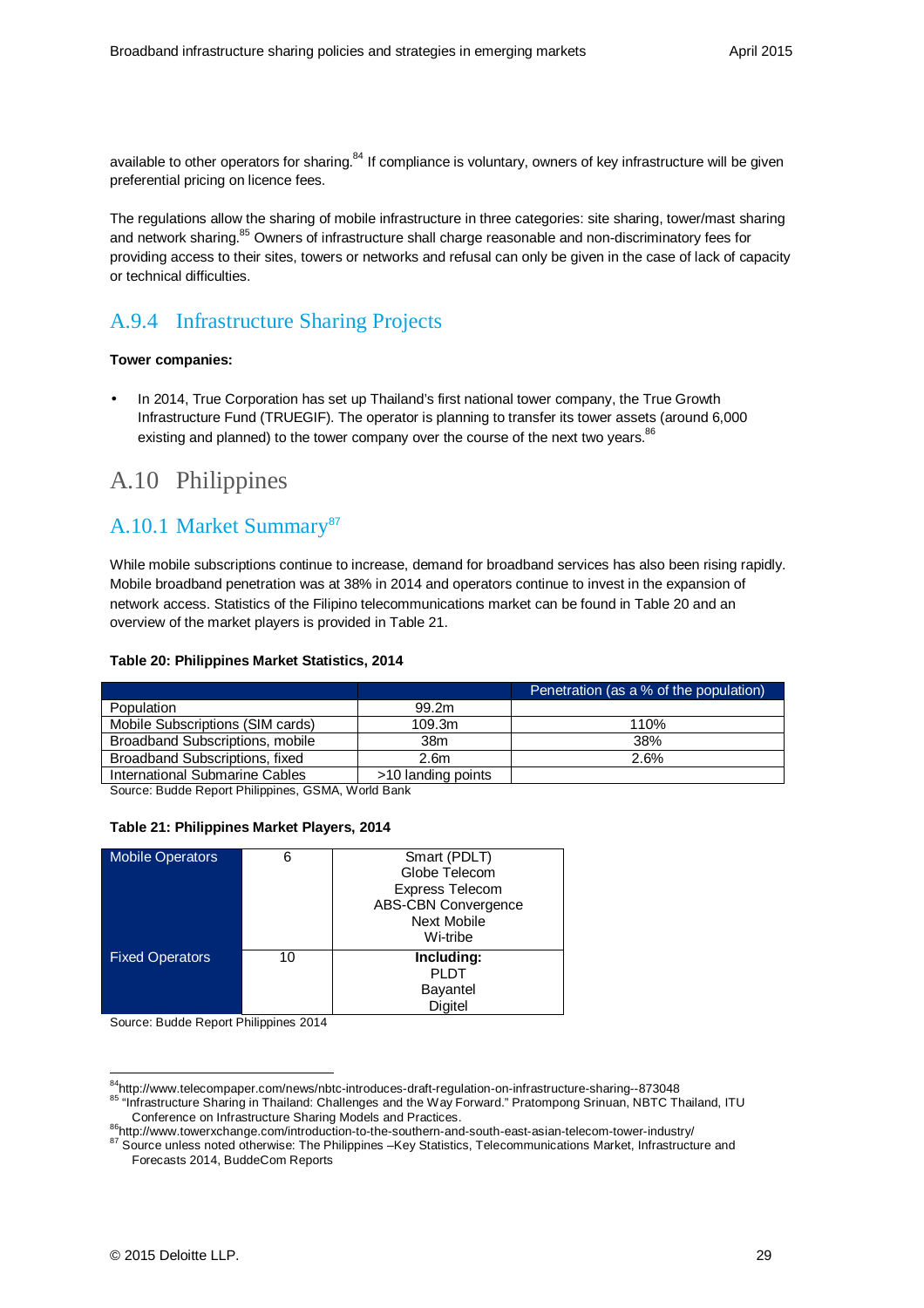There are 10 fixed operators in the Philippines fixed-line market, including Globe Telecom as the second national operator. With a market share of 56% in 2012, the national operator PLDT (Philippines Long Distance Telecom) is the largest player in the market.

All operators contributed to an early effort by the government to expand fixed-teledensity. With 7m lines rolled out, the target was exceeded, however, due to lack of the demand by 2011 only about 3m of them were operational.

The mobile telecommunications market in the Philippines currently has 6 MNOs, but the two operators Smart and Globe Telecom control nearly the whole market.





Source: BuddeCom based on industry data

## A.10.2 Fixed Infrastructure

While several mobile operators have rolled out their own fibre backbone, in the Philippines the national fibre backbone is mainly made up of two competing networks, the Domestic Fibre Optic Network (DFON) and the National Digital Transmission Network (NDTN).

#### **Public Sector Networks:**

The Domestic Fibre Optic Network (DFON) is owned by the national carrier PLDT. In 2013, the company announced to expand its network by 5,000km, which would increase its total fibre deployment to 60,000km.

#### **Private Sector Networks:**

- The National Digital Transmission Network (NDTN) is a fibre optical network rolled out and operated by Telecphil (Telecoms Infrastructure Corporation of the Philippines), a consortium of PLDT's competitors led by Bayantel. The network is used by its various co-owners to lease fibre capacity.
- Bayantel, PT&T and Globe Telecom also operate their own nation-wide backbone networks but without sharing their capacity.

#### **International Terrestrial Fibre Links:**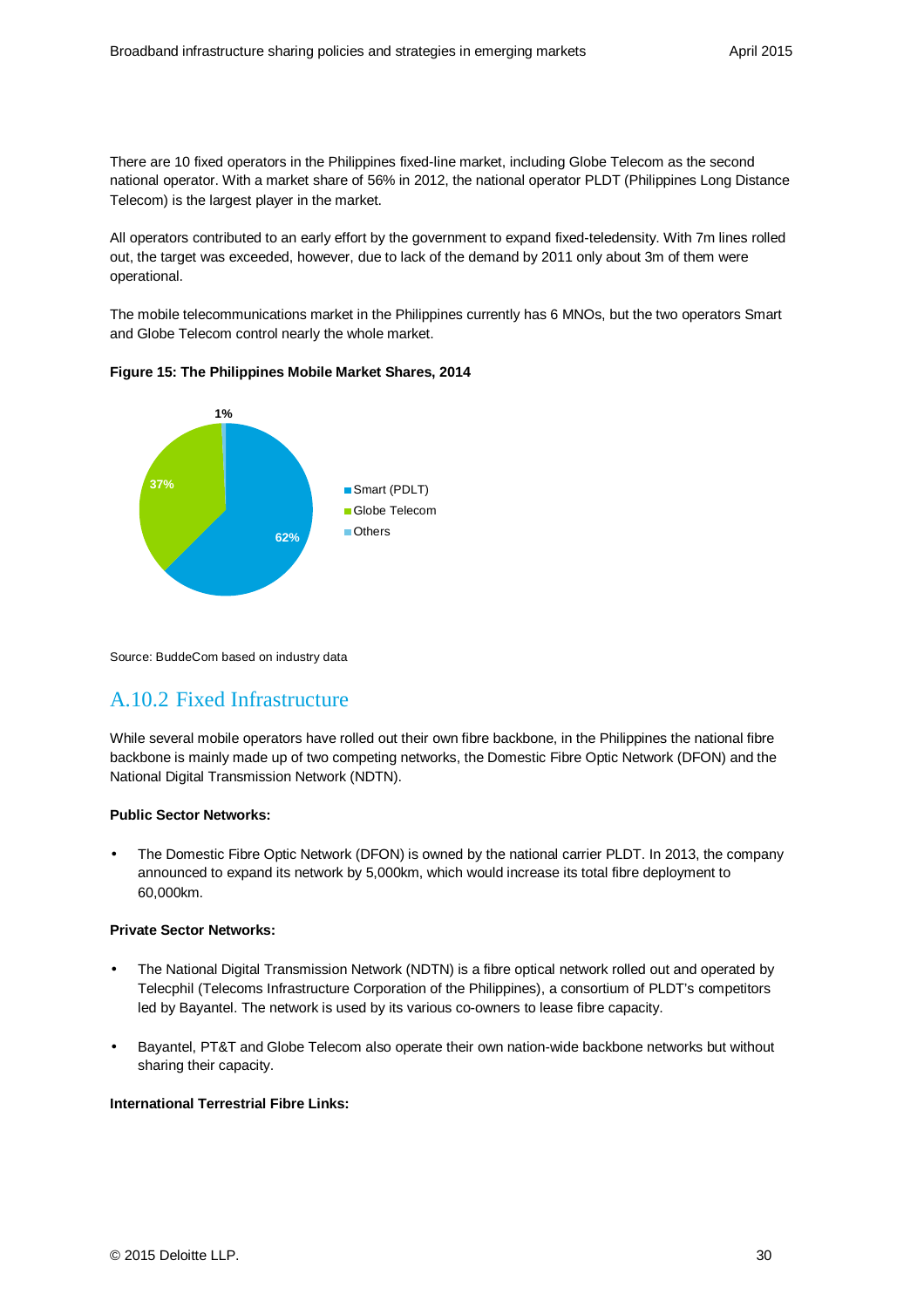As a nation of islands, the Philippines do not have any international terrestrial fibre links to neighbouring countries, but instead, have landing stations of over ten international submarine cables.

# A.10.3 Infrastructure Sharing Projects

#### **Network Sharing**

In 2013, the regulator NTC (National Telecommunications Commission) approved a network sharing agreement between ABS-CBN Corp and Globe Telecom, which represented a significant regulatory development:

- ABS-CBN announced that this deal was part of its intended effort to become the country's third player in the telecom market.
- The deal involved the purchase of capacity from Globe Telecom under a five-year agreement.
- NTC required both companies to comply with levels of quality of service and performance standards.<sup>88</sup>

#### **Infrastructure Companies**

Although confined to the Greater Manila area, there are some examples of infrastructure companies offering fibre for operators to lease:

• A company called Radius has 2,500 km of fibre deployed across 86 municipalities in the Greater Manila area, which it leases to ISPs and telecommunications operators.<sup>89</sup>

#### **Tower Companies**

• With only two possible anchor tenants, there are no independent tower companies in the Philippines yet. Neither Smart (PLDT) nor Globe Telecom have outsourced any of their tower assets.<sup>90</sup>

<sup>-</sup> $\frac{88}{3}$  The Philippines – Telecoms, Mobile, Broadband and Forecasts 2014, Buddecom Reports <sup>89</sup>http://www.radius.net.ph/about-radius/

<sup>90</sup>http://www.towerxchange.com/an-introduction-to-the-thriving-tower-industry-in-indonesia